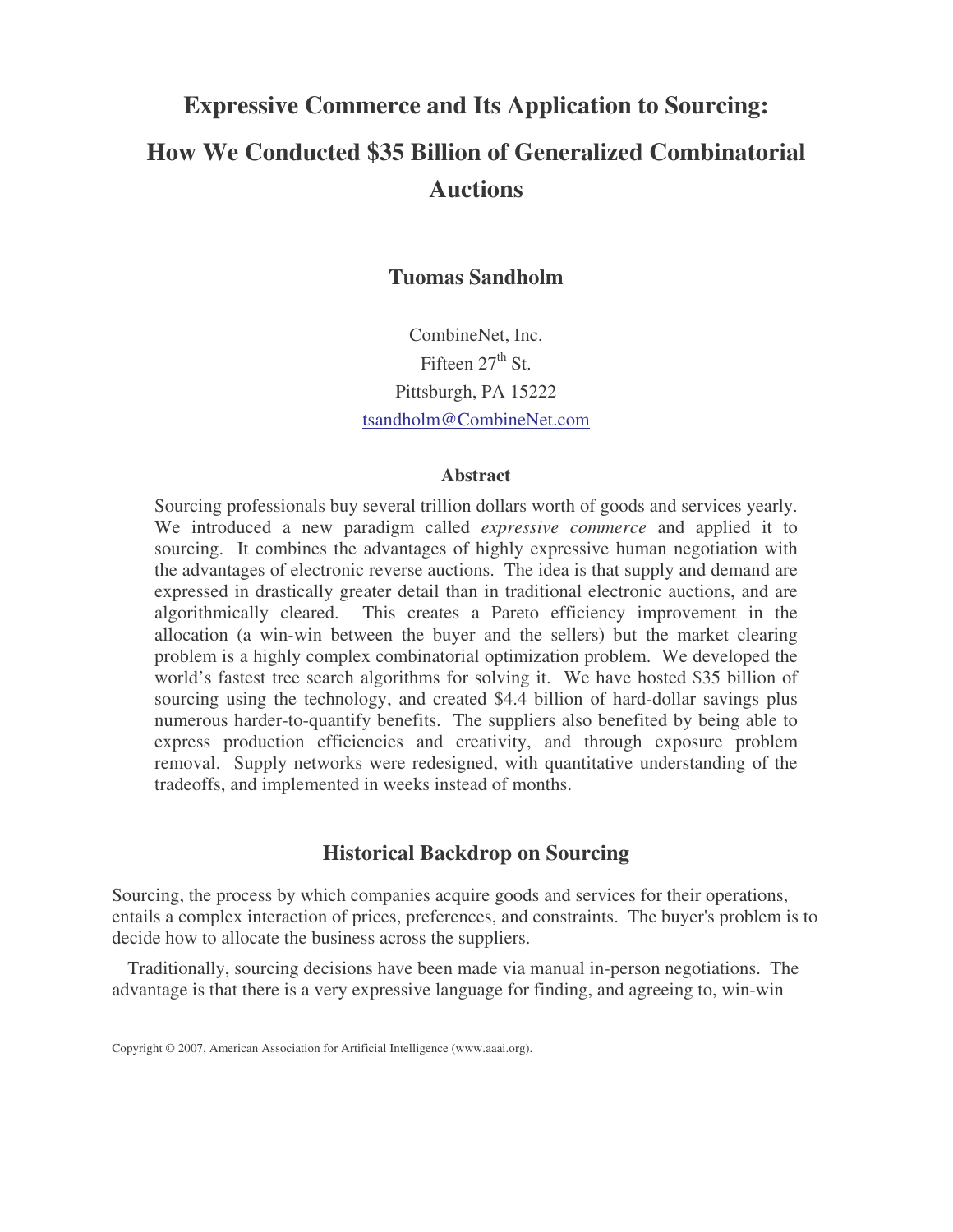solutions between the supplier and the buyer. The solutions are implementable because operational constraints can be expressed and taken into account. On the downside, the process is slow, unstructured, and nontransparent. Furthermore, sequentially negotiating with the suppliers is difficult and leads to suboptimal decisions. (This is because what the buyer should agree to with a supplier depends on what other suppliers would have been willing to agree to in later negotiations.) The 1-to-1 nature of the process also curtails competition.

These problems have been exacerbated by a dramatic shift from plant-based sourcing to global corporate-wide (category-based rather than plant-based) sourcing since the mid-1990's. This transition is motivated by a corporation's desire to leverage its spend across plants in order to get better pricing and better understanding and control of the supply chain while at the same time improving supplier relationships. (See, e.g., (Smock 2004).) This transition has yielded significantly larger sourcing events that are inherently more complex.

During this transition, there has also been a shift to electronic sourcing where suppliers submit offers electronically to the buyer. The buyer then decides, using the software, how to allocate the business. Advantages of this approach include speed of the process, structure and transparency, global competition, and simultaneous negotiation with all suppliers (which removes the difficulties associated with the speculation about later stages of the negotiation process, discussed above).

The most famous class of electronic sourcing systems - which became popular in the mid-1990s through vendors such as FreeMarkets (now part of Ariba), Frictionless Commerce (now part of SAP), and Procuri - is a *reverse auction*. The buyer groups the items into lots in advance, and conducts an electronic descending-price auction for each lot. The lowest bidder wins. (In some cases "lowness" is not measured in terms of price, but in terms of an *ad hoc* score which is a weighted function that takes into account the price and some non-price attributes such as delivery time and reputation.)

Reverse auctions are not economically efficient, that is, they do not generally yield good allocation decisions. This is because the optimal bundling of the items depends on the suppliers' preferences (which arise, among other considerations, from the set, type, and time-varying state of their production resources), which the buyer does not know at the time of lotting. Lotting by the buyer also hinders the ability of small suppliers to compete. Furthermore, reverse auctions do not support side constraints, yielding two drastic deficiencies: 1) the buyer cannot express her business rules; thus the allocation of the auction is unimplementable and the "screen savings" of the auction do not materialize in reality, and 2) the suppliers cannot express their production efficiencies (or differentiation), and are exposed to bidding risks. In short, reverse auctions assume away the complexity that is inherent in the problem, and dumb down the events rather than embracing the complexity and viewing it as a driver of opportunity. It is therefore not surprising that there are strong broad-based signs that reverse auctions have fallen in disfavor.

#### **The New Paradigm:** *Expressive Commerce*

In 1997 it dawned on me that it is possible to achieve the advantages of both manual negotiation and electronic auctions while avoiding the disadvantages. The idea is to allow supply and demand to be expressed in drastically more detail (as in manual negotiation) while conducting the events in a structured electronic marketplace where the supply and demand are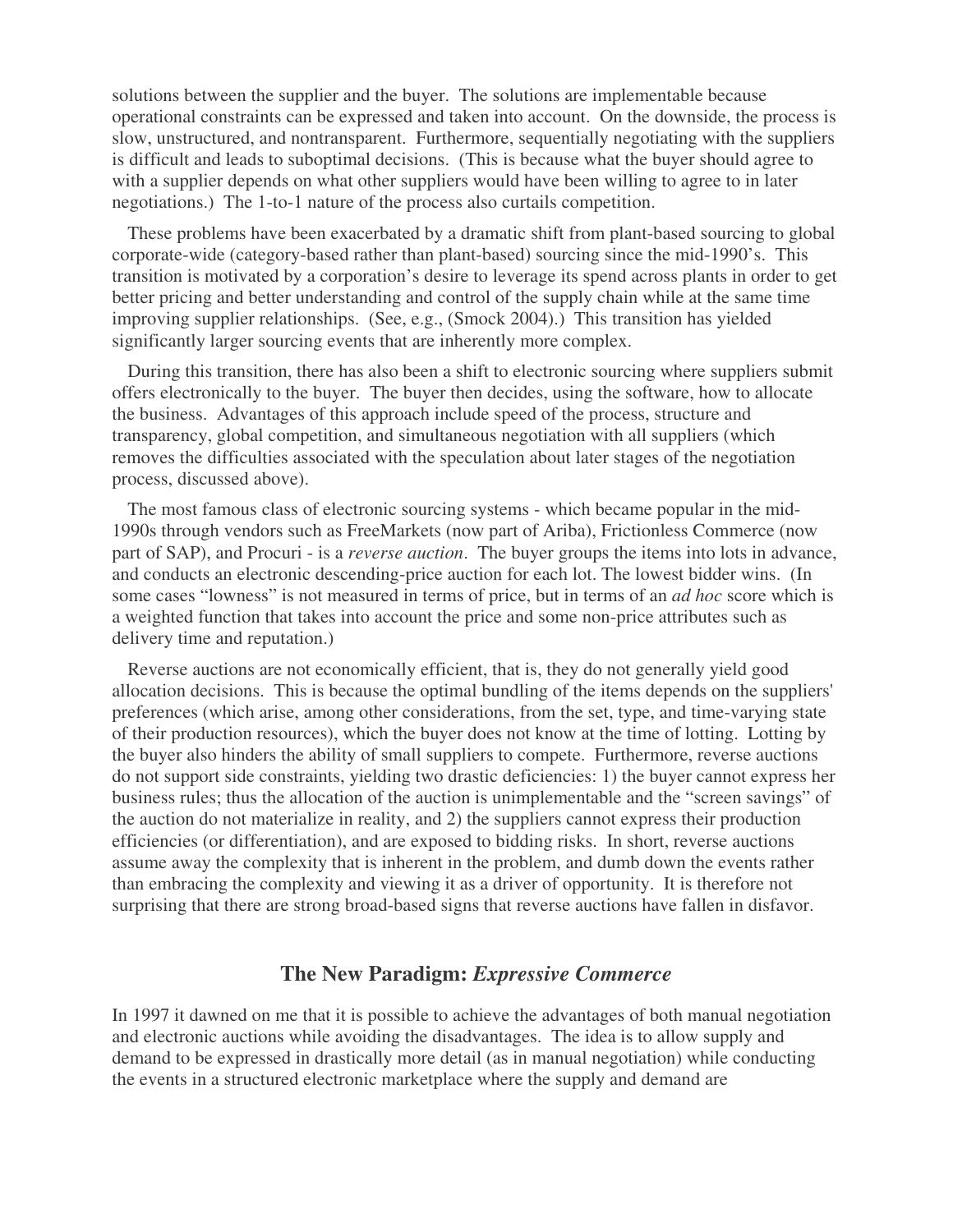algorithmically matched (as in reverse auctions). The new paradigm, which we call *expressive*  $\overline{c}$ *commerce*<sup>TM</sup> (or *expressive competition*<sup>TM</sup>), was so promising that I decided to found CombineNet, Inc. to commercialize it.

The finer-grained matching of supply and demand yields Pareto improvements (i.e., win-win solutions) between the buyer and the suppliers. However, matching the drastically more detailed supply and demand is an extremely complex combinatorial optimization problem. We developed the world's fastest algorithms for optimally solving it. These algorithms are incorporated into the market-clearing engine at the core of our flagship product, the *Advanced Sourcing Application Platform (ASAP)*.

Expressive commerce has two sides: *expressive bidding* TM and *expressive allocation evaluation* (also called *expressive bid taking* TM ) (Sandholm and Suri 2001).

# **Expressive Bidding**

With *expressive bidding*, the suppliers can express their offers creatively, precisely, and conveniently using expressive and compact statements that are natural in the suppliers' business. Our expressive bidding takes on several forms. ASAP supports the following forms of expressive bidding, among others, all in the same event.

- Bidding on an arbitrary number of self-constructed packages of items (rather than being restricted to bidding on predetermined lots as in basic reverse auctions). The packages can be expressed in more flexible and more usable forms than what is supported in vanilla combinatorial auctions. For example, the bidder can specify different prices on the items if the items get accepted in given proportions, and the bidder can specify ranges for these proportions, thus allowing a huge space of packages to be captured by one compact expression.
- Conditional discount offers. The trigger conditions and the effects can be specified in highly flexible ways.
- Rich forms of discount schedules. (Simpler forms of discount schedules have already been addressed in the literature (Sandholm and Suri 2001a, Sandholm and Suri 2002, Hohner et al. 2003).) Figure 1 shows a simple example. Richer forms allow the bidder to submit multiple discount offers and to control whether and how they can be combined. Discount triggers can be expressed as dollars or units, and as a percentage or an absolute.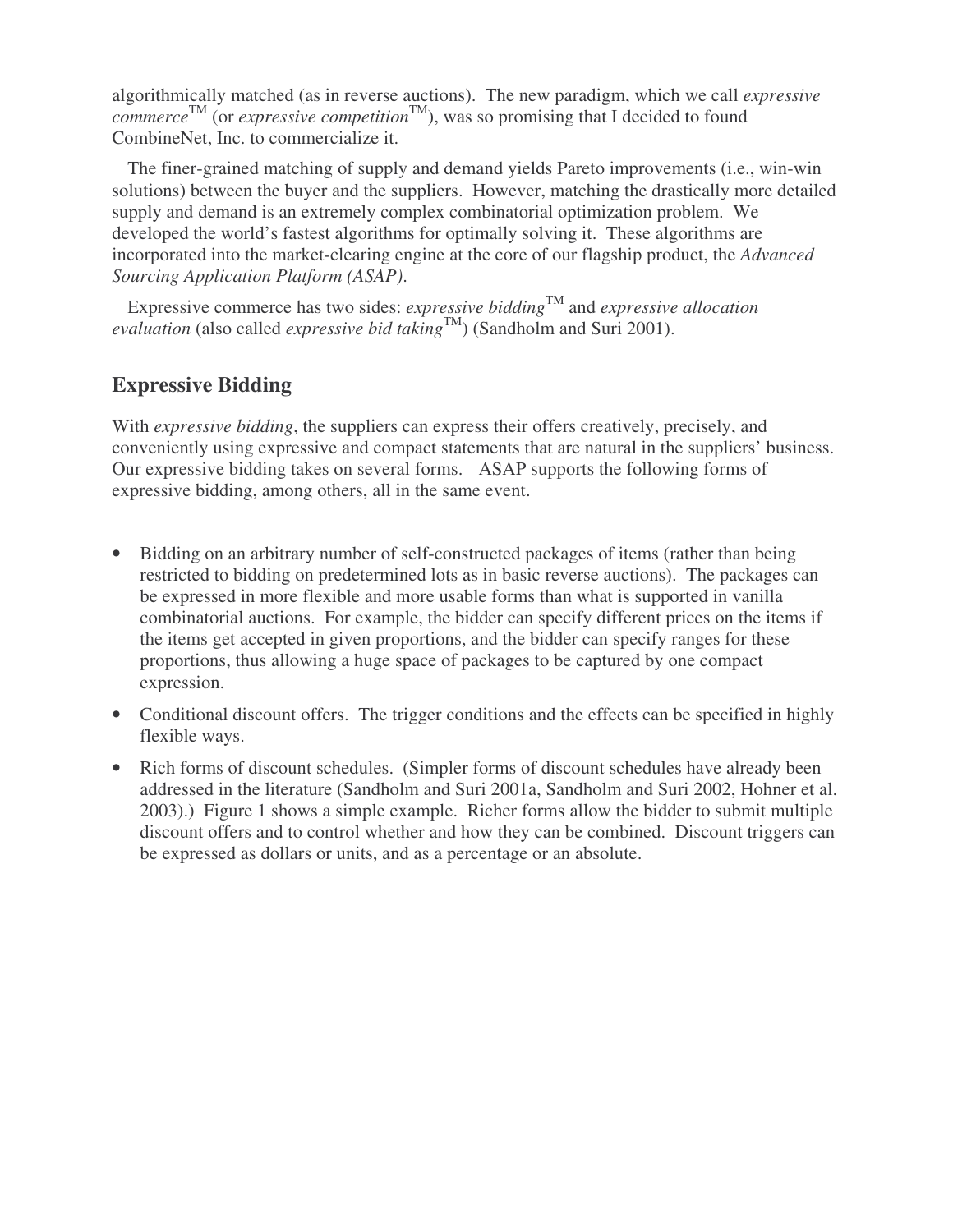| <b>STEP 1: Name</b>                          | STEP 6: Create the product share ranges and discounts                         |    |                                                                    |  |                   |        |  |  |  |
|----------------------------------------------|-------------------------------------------------------------------------------|----|--------------------------------------------------------------------|--|-------------------|--------|--|--|--|
| <b>STEP 2: Select Buyer</b>                  | If awarded between                                                            | 75 | and 79.99 percent of units I will discount 8                       |  | percent off price | delete |  |  |  |
|                                              | If awarded more than RO                                                       |    | percent of units I will discount 10                                |  | percent off price | delete |  |  |  |
| <b>STEP 3: Select Product Group</b>          |                                                                               |    |                                                                    |  |                   |        |  |  |  |
|                                              |                                                                               |    | percent of units $ \mathbf{\nu} _{\mathsf{apply}}$ discount of $ $ |  | percent off price |        |  |  |  |
| STEP 4: Select Item(s) within                | Add range starting at:                                                        |    |                                                                    |  |                   |        |  |  |  |
| <b>Product Group (trigger)</b>               | Does this offer require a minimum dollar volume? $\bigcirc$ Yes $\bigcirc$ No |    |                                                                    |  |                   |        |  |  |  |
| STEP 5: Select Item(s) in<br><b>Discount</b> | 1000000<br>What is the minimum dollar volume required?                        |    |                                                                    |  |                   |        |  |  |  |
|                                              | $\ll$ Prev step                                                               |    |                                                                    |  |                   |        |  |  |  |
| STEP 6: Create the product share             |                                                                               |    |                                                                    |  |                   |        |  |  |  |
| ranges and discounts                         |                                                                               |    |                                                                    |  |                   |        |  |  |  |

*Figure 1. A relatively simple discount schedule. This screenshot is from an actual sourcing* event. The scope of the trigger of the discount (STEP 4) can be different than the scope of the *items to which the discount is to be applied (STEP 5).*

- A broad variety of side constraints such as capacity constraints (Sandholm and Suri 2001a).
- Multi-attribute bidding (Sandholm and Suri 2001a). This allows the buyer to leave the item specification partially open, so the suppliers can pick values for the item attributes - such as material, color, and delivery date - in a way that matches their production efficiencies. This is one way in which the suppliers can also express alternate items.
- Free-form expression of alternates. This fosters unconstrained creativity by the suppliers.
- Expression of cost drivers. In many of our events, the buyer collects tens or hundreds of cost drivers (sometimes per item) from the suppliers. By expressing cost drivers, the bidder can concisely implicitly price huge numbers of items and alternates. Figures 2 and 3 illustrate bidding with attributes and cost drivers.

|              | <b>Bid Builder with Alternatives</b>                                                      |              |       |                                          |                       |               |               |                         |                     |                                    |                |                 |                                          |                                    |                            |
|--------------|-------------------------------------------------------------------------------------------|--------------|-------|------------------------------------------|-----------------------|---------------|---------------|-------------------------|---------------------|------------------------------------|----------------|-----------------|------------------------------------------|------------------------------------|----------------------------|
|              |                                                                                           |              |       |                                          |                       |               |               |                         |                     |                                    |                |                 |                                          |                                    |                            |
|              | Search by Origin City:                                                                    |              |       | Any Origin City                          |                       |               |               |                         |                     |                                    |                |                 |                                          |                                    |                            |
|              | Search by Origin State:                                                                   |              |       | Any Origin State                         |                       |               |               |                         |                     |                                    |                |                 |                                          |                                    |                            |
|              | <b>Search by Destination City:</b>                                                        |              |       | Any Destination City                     |                       |               |               |                         |                     |                                    |                |                 |                                          |                                    |                            |
|              | <b>Search by Destination State:</b>                                                       |              |       | Any Destination State v                  |                       |               |               |                         |                     |                                    |                |                 |                                          |                                    |                            |
|              | <b>Search by Business Units:</b>                                                          |              |       | Any Business Unit                        |                       |               |               |                         |                     |                                    |                |                 |                                          |                                    |                            |
|              |                                                                                           |              |       |                                          |                       |               |               |                         |                     |                                    |                |                 |                                          |                                    |                            |
|              | 1 2 3., 6., 9., 12., 15., 18., 21., 24., 27., 30., 33., 36., 39., 42., 45., 48., 50., ->> |              |       |                                          |                       |               |               |                         |                     |                                    |                |                 |                                          |                                    |                            |
| Lane         | Origin<br>City                                                                            | <b>State</b> | Zip   | <b>Origin Origin Destination</b><br>City | Dest.<br><b>State</b> | Dest.<br>Zip  | Equip<br>Type | Avg<br>Weekly<br>Volume | HHG<br><b>Miles</b> | $$ /_{\text{mile}}$$<br><b>Bid</b> | Min.<br>Charge | <b>Capacity</b> | <b>Transit</b><br><b>Time</b><br>(hours) | <b>Pickup</b><br>Window<br>(hours) | <b>Transport</b><br>Mode   |
|              |                                                                                           |              |       |                                          |                       |               |               |                         |                     | \$1.35                             | \$175          | 6               | 140                                      | 6                                  | Truck Solo                 |
| $\mathbf{1}$ | Los                                                                                       | CA           | 90001 | Baltimore                                | <b>MD</b>             | $21201$ 53 ft |               | 9                       | 2318                | \$1.46                             | \$150          | 8               | 120                                      | ĥ                                  | Truck Team                 |
|              | Angeles                                                                                   |              |       |                                          |                       |               |               |                         |                     | \$1.12                             | \$250          | 9               | 168                                      | l8.                                | $\checkmark$<br>Intermodal |
|              |                                                                                           |              |       |                                          |                       |               |               |                         |                     |                                    |                |                 |                                          |                                    | [Add an Alternate Bid      |

*Figure 2. A simple example of bidding with alternates, cost drivers, attributes, and constraints. This piece of screen is from an actual event for sourcing truckload transportation. The figure shows part of the bid by one bidder on one item.*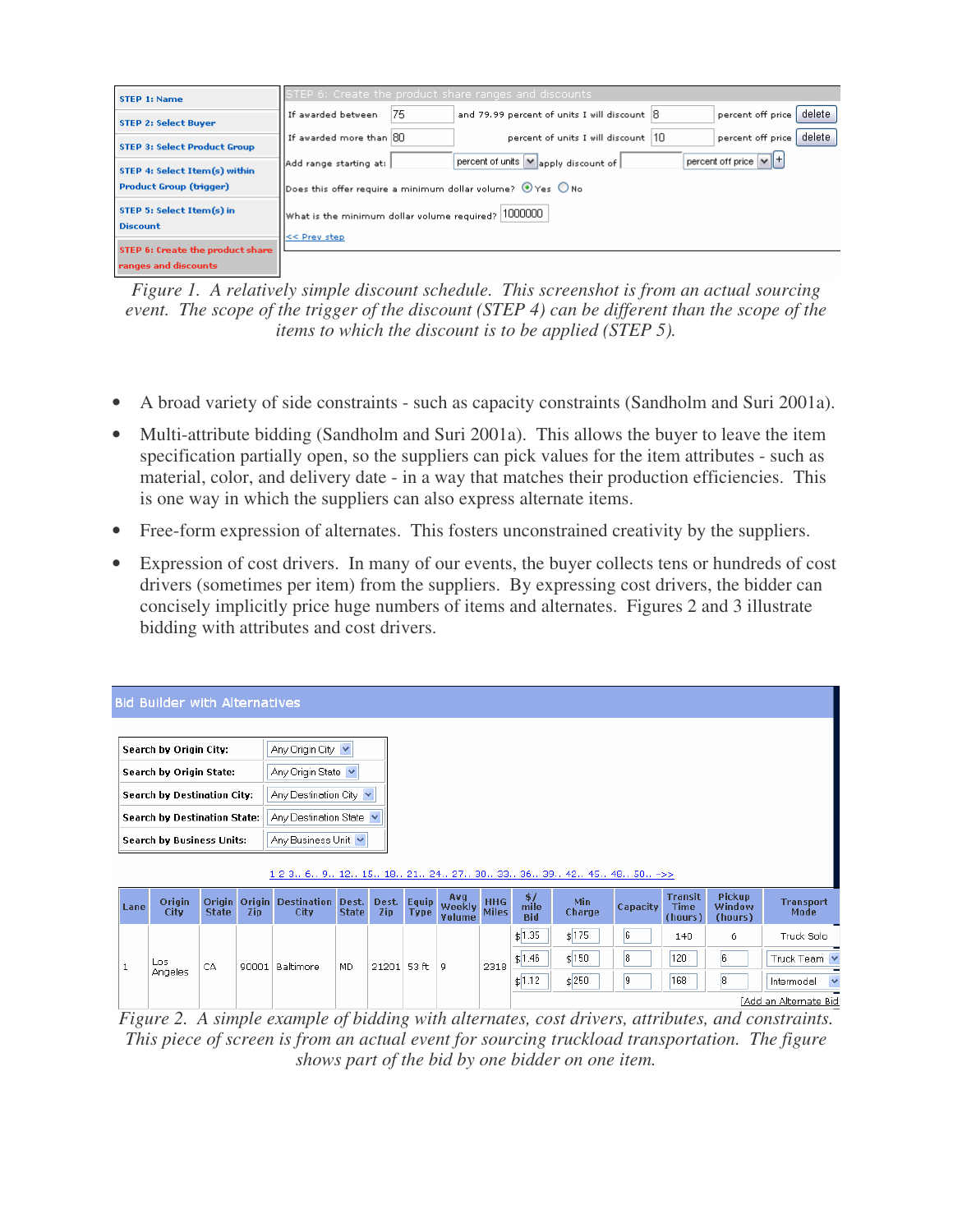| <b>Your Bid</b>                                  |                     |                                               |             |  |  |  |
|--------------------------------------------------|---------------------|-----------------------------------------------|-------------|--|--|--|
|                                                  |                     | <b>Comments</b>                               |             |  |  |  |
|                                                  | <b>Bid Comments</b> |                                               |             |  |  |  |
| <b>General Bid Information</b>                   |                     | <b>Lead Time and Location</b>                 |             |  |  |  |
| * Price \$/M (FOB) Flexcon PE 3.4                | 40.84               |                                               |             |  |  |  |
| * Price \$/M Delivered Flexcon PE 3.4            | 43.98               |                                               |             |  |  |  |
| * Price \$/M (FOB) Fasson Fasclear 3.5           | 48.83               |                                               |             |  |  |  |
| * Price \$/M Delivered Fasson Fasclear 3.5 49.81 |                     | * Lead Time (Days from date order received) 1 |             |  |  |  |
| * Supplier Feedstock Inventory (Days)<br>12      |                     | * Supplier Plant Location (City/State)        | Kimball, NE |  |  |  |
| * Material Commitment Zone (Days)                | 12                  | Willing to absorb qualification cost?         | ☑           |  |  |  |
| * Safety Stock (M)                               | 300,300             |                                               |             |  |  |  |
| * Equivalent Safety Stock Buffer (Days)          | 3                   |                                               |             |  |  |  |
| * Longest Holding Period (Days)                  | 180                 |                                               |             |  |  |  |

| <b>Set-up and Tooling</b>                 |         |  |  |  |  |
|-------------------------------------------|---------|--|--|--|--|
| <b>New Cutting Dies: # Required</b>       | 0       |  |  |  |  |
| <b>New Cutting Dies: \$/Each</b>          | 0.00    |  |  |  |  |
| <b>Offset Plate: # Required</b>           | 0       |  |  |  |  |
| Offset Plate: \$/Each                     | 0.00    |  |  |  |  |
| Flexo Plate: # Required                   | 0       |  |  |  |  |
| <b>Flexo Plate Dies: \$/Each</b>          | 0.00    |  |  |  |  |
| Gravure Cylinder/base: # Required         | 1       |  |  |  |  |
| Gravure Cylinder/base: \$/Each            | 7000.00 |  |  |  |  |
| * Tooling Cost Absorption (%)             | 0.0     |  |  |  |  |
| * One Time Non-Tooling Transition Costs   | 0.00    |  |  |  |  |
| * One Time Transition Cost Absorption (%) | 100     |  |  |  |  |

*Figure 3. An example of bidding with cost structures and attributes. This is part of an actual event where printed labels were sourced.*

All of these expressive bidding features of ASAP have been extensively used by CombineNet's customers. ASAP supports bidding through web-based interfaces and through spreadsheets. In some cases, catalog prices from databases have also been used.

CombineNet's expressive bidding is flexible in the sense that different suppliers can bid in different ways, using different offer constructs. In fact, some suppliers may not be sophisticated enough to bid expressively at all, yet they can participate in the same sourcing events using traditional bidding constructs in the same system. This paves a smooth road for adoption, which does not assume sudden process changes at the participating organizations.

#### **Benefits of Expressive Bidding**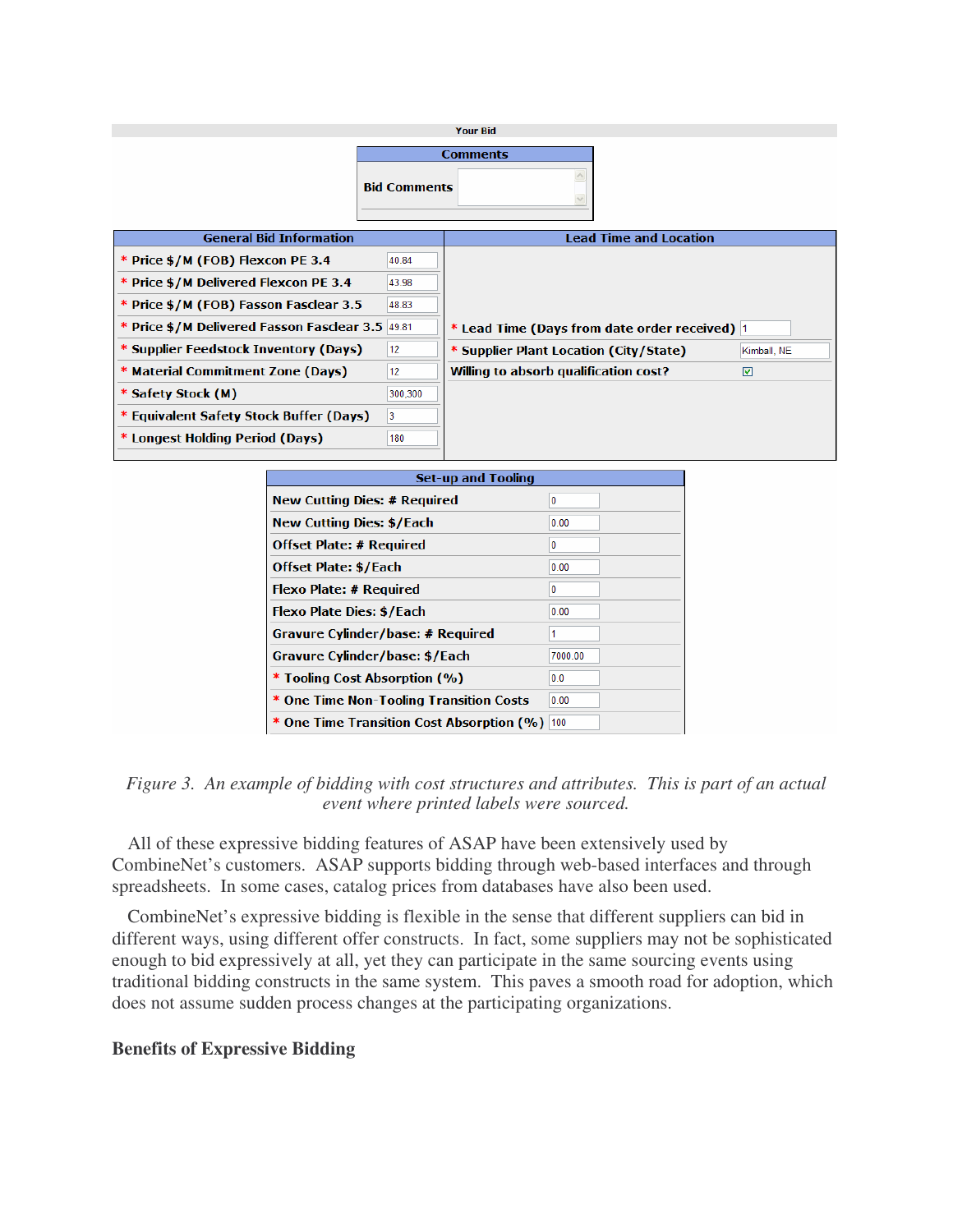The main benefit of expressive bidding is that it leads to a Pareto improvement in the allocation. In business terms, it creates a win-win between the buyer and the suppliers. There are several reasons for this.

First, because the suppliers and the buyer can express their preferences completely (and easily), the market mechanism can make better (economically more efficient and less wasteful) allocation decisions, which translates to higher societal welfare. In other words, the method yields better matching of supply and demand because they are expressed in more detail. The savings do not come from lowering supplier margins, but from reducing economic inefficiency. With expressive bidding, the suppliers can offer specifically what they are good at, and at lower prices because they end up supplying in a way that is economical for them. (They can consider factors such as production costs and capacities, raw material inventories, market conditions, competitive pressures, and strategic initiatives.) This creates a win-win solution between the suppliers and the buyer. For example, in the sourcing of transportation services, a substantial increase in economic efficiency comes from bundling multiple deliveries in one route (back-haul deliveries and multi-leg routes). This reduces empty driving, leading to lower transportation costs and yielding environmental benefits as well: lower fuel consumption, less driver time, less frequent need to replace equipment, and less pollution.

Second, suppliers avoid exposure risks. In traditional inexpressive markets, the suppliers face exposure problems when bidding. That makes bidding difficult. To illustrate this point, consider a simple auction of two trucking tasks: the first from Pittsburgh to Los Angeles, and the second from Los Angeles to Pittsburgh. If a carrier wins one of the tasks, he has to factor in the cost of driving the other direction empty. Say that his cost for the task then is \$1.60 per mile. On the other hand, if he gets both tasks, he does not have to drive empty, and his cost is \$1.20 per mile. When bidding for the first task in an inexpressive auction, it is impossible to say where in the \$1.20 - \$1.60 range he should bid, because his cost for the first task depends on whether he gets the second task, which in turns depends on how other carriers will bid. Any bid below \$1.60 exposes the carrier to a loss in case he cannot profitably win the second task. Similarly, bidding above \$1.20 may cause him to lose the deal on the first task although it would be profitable to take on that task in case he wins the second task. In an expressive auction, the buyer can price each of the tasks separately, and price the package of them together, so there is no exposure problem. (For example, he can bid \$1.60 per mile for the first task, \$1.60 per mile for the second task, and \$1.20 per mile for the package of both tasks. Of course, he can also include a profit margin.) Therefore bidding is easier: the bidder does not have to speculate what other suppliers will bid in the later auctions. Also, the tasks get allocated optimally because no bidder gets stuck with an undesirable bundle, or misses the opportunity to win when he is the most efficient supplier. Furthermore, when there is an exposure problem, the suppliers hedge against it by higher prices. Removal of the bidders' exposure problems thus also lowers the buyer's procurement cost.

Third, by expressive bidding with side constraints (such as capacity constraints), each supplier can bid on all bundles of interest without being exposed to winning so much that handling the business will be unprofitable or even infeasible. This again makes bidding easier because – unlike in inexpressive markets – the supplier does not have to guess which packages to commit his capacity to. (In an inexpressive market, making that guess requires counterspeculating what the other suppliers are going to bid, because that determines the prices at which this supplier can win different alternative packages.) This also leads to Pareto improvements in the allocation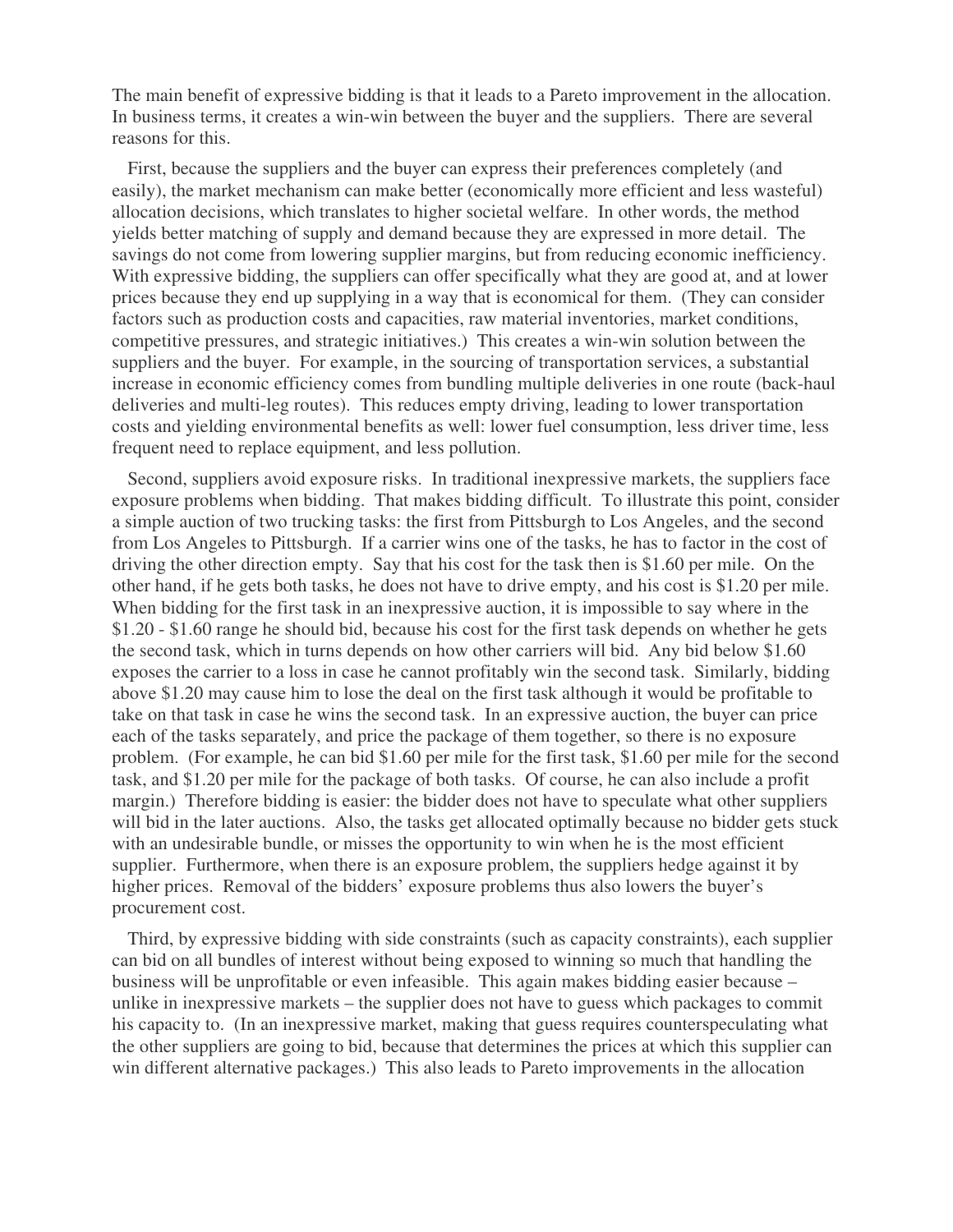compared to inexpressive markets because in those markets each bidder needs to make guesses as to what parts of the business he should bid on, and those parts might not be the parts for which he really is the most efficient supplier.

Fourth, expressive bidding allows more straightforward participation in markets because the strategic counterspeculation issues that are prevalent in non-combinatorial markets are removed, as discussed above. This leads to wider access of the benefits of ecommerce because less experienced market participants are raised to an equal playing field with experts. This yields an increase in the number of market participants, which itself leads to further economic efficiency and savings in sourcing costs. Broader access also stems from the buyer not lotting the items and thus facilitating competition from small suppliers as well.

Fifth, in basic reverse auctions, the buyer has to pre-bundle items into lots, but he cannot construct the optimal lotting because it depends on the suppliers'preferences. With expressive commerce, items do not have to be pre-bundled. Instead, the market determines the optimal lotting (specifically, the optimizer determines the optimal allocation based on the expressive bids and the expressions from the buyer). This way, the economically most efficient bundling is reached, weeks are not wasted on pre-bundling, and suppliers that are interested in different bundles compete. As a side effect, small suppliers'bids together end up competing with large suppliers.

Sixth, expressive bidding fosters creativity and innovation by the suppliers. This aspect is highly prized by both the suppliers and buyers. It can also yield drastic savings for the buyer due to creative construction of lower-cost alternates.

Overall, expressive bidding yields both lower prices and better supplier relationships. In addition to the buyers (our customers), also suppliers are providing very positive feedback on the approach. They especially like 1) that they also benefit (unlike in traditional reverse auctions where their profit margins get squeezed), 2) that they can express their production efficiencies, and 3) that they can express differentiation and creative offers. In fact, suppliers like expressive commerce so much that they agree to participate in expressive commerce even in events that they boycotted when basic reverse auctions had been attempted. Furthermore, perhaps the best indication of supplier satisfaction is the fact the suppliers are recommending the use of CombineNet to buyers.

The benefits of expressiveness can be further enhanced by multiple buyers conducting their sourcing in the same event. This provides an opportunity for the bidders to bundle across the demands of the buyers, and also mitigates the exposure risks inherent in participating in separate events. As an example, in Spring 2005 CombineNet conducted an event where Procter & Gamble and its two largest customers, Walmart and Target, jointly sourced their North Americawide truckload transportation services for the following year (Sandholm et al. 2006). This enabled the carriers to construct beneficial backhaul deliveries and multi-leg routes by packaging trucking lanes across the demand of the three buyers. (This was a huge event. Procter  $\&$ Gamble's volume alone exceeded \$885 million.)

#### **Expressive Allocation Evaluation**

The second half of expressive commerce is *expressive allocation evaluation*, where the buyer expresses preferences over allocations using a rich, precise, and compact language (and which is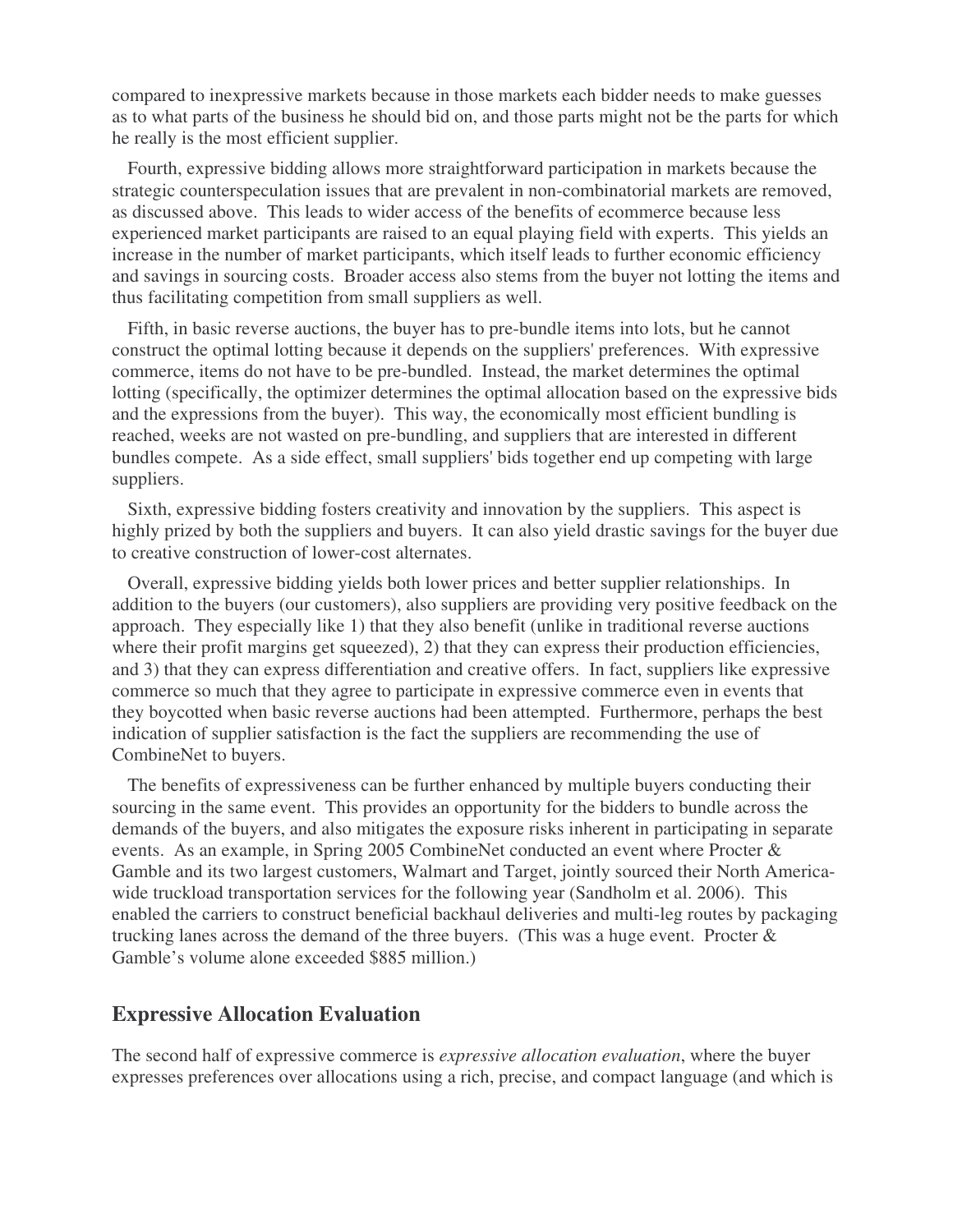natural in the buyer's business). It can be used to express legal constraints, business rules, prior contractual obligations, and strategic considerations.

In our experience, different types of side constraints are a powerful form of expressiveness for this purpose. For example, the buyer can state: "I don't want more than 200 winners (in order to avoid overhead costs)," "I don't want any one supplier to win more than 15% (in order to keep the supply chain competitive for the long term)," "I want minority suppliers to win at least 10% (because that is the law)," "Carrier X has to win at least \$3 million (because I have already agreed to that)," etc. ASAP supports hundreds of types of side constraints.

ASAP also has a rich language for the buyer to express how item attributes (such as delivery date or transshipment specifications) and supplier attributes (such as reputation) are to be taken into account when determining the allocation of business (Sandholm and Suri 2001b).

A professional buyer - with potentially no background in optimization - can set up a *scenario* in ASAP by adding constraints and preferences through an easy-to-use web-based interface. (A simple example is shown in Figure 4.) To set up each such expression, the buyer first chooses the template expression (e.g., "I don't want more than a certain number of winners," or "I want to favor incumbent suppliers by some amount") from a set of expressions that have been deemed potentially important for the event in question. He then selects the *scope* to which that expression should apply: everywhere, or to a limited set of items, bid rounds, product groups, products, sites, and business groups. Finally, he selects the exact parameter(s) of the constraint, e.g., exactly how many winners are allowed. Constraints and preferences can also be uploaded from business rule databases. Once the buyer has defined the *scenario* consisting of side constraints and preferences, he calls the optimizer in ASAP to find the best allocation of business to suppliers under that scenario.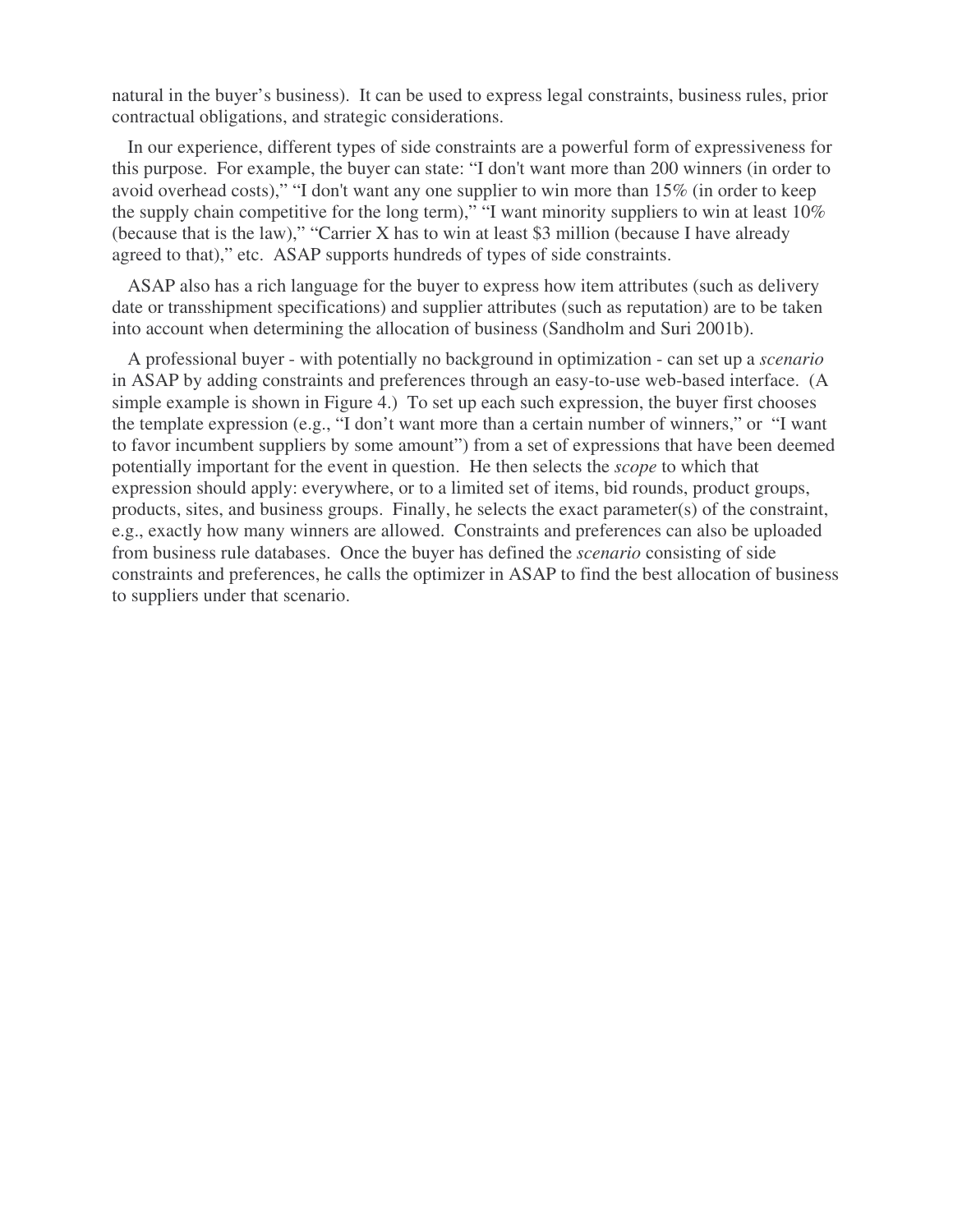| Step 1. Select a rule and define the necessary parameters.                                   | Step 2. Apply this rule                               |                                 |
|----------------------------------------------------------------------------------------------|-------------------------------------------------------|---------------------------------|
| Require at least 1<br>suppliers<br>$\checkmark$                                              | Everywhere.<br>$\bigcirc$ To the following:           |                                 |
| Allow a maximum of 1<br>$\vee$ suppliers                                                     | All Items                                             |                                 |
| Require between<br>and $\vert$ 1<br>suppliers<br>$\checkmark$                                | $\bigcirc$ to Item(s):<br>All Bid Rounds              |                                 |
| $\checkmark$<br>Award at least<br>$\checkmark$<br>dollars<br>Archem<br>  to                  | ◯ to Bid Round:                                       | Round $1 \vee$                  |
| $\checkmark$<br>$\checkmark$<br>Award at most<br>dollars<br>Archem<br>l to l                 | All Product Groups<br>◯ to Product Groups:            | Hydrocarbons ^<br>Охо           |
| $\vee$ by<br>Favor Archem<br>percent                                                         |                                                       | Solvents                        |
| $\checkmark$<br>Award as much business as possible to Archem                                 | All Products<br>$\bigcirc$ to Products:               | 2-Ethylhexanol<br>Acetone       |
| Favor supplier by<br>percent if their score is greater than                                  |                                                       | Alkanes C9-C12, iso             |
| Exclude supplier with a score less than<br>O                                                 | All Sites                                             | Dalry<br>$\frac{1}{2}$<br>Delft |
| Use payment terms of $ 10 \rangle$ days. (Default is 60 days, applies everywhere)<br>O       | $\bigcirc$ to Sites:                                  | Geleen                          |
| Use contract terms of $2 \vee \sqrt{ }$ years. (Default is 3 years, applies everywhere)<br>O | <b>O</b> All Business Groups<br>O to Business Groups: | DAI<br><b>DCR</b><br>DE         |
| Step 3. Review and Add the rule                                                              | Add                                                   |                                 |

*Figure 4. A user interface for expressive allocation evaluation by the bid taker. Every sourcing event has different expressiveness forms (selected from a library or preconfigured in a template). This particular sourcing event was one of the simpler ones in that relatively few expressions of constraints and preferences were included in the user interface. The buyer uses the interface as follows. First, on the left (Step 1), he selects which one of the expressiveness forms he wants to* work on, and sets the parameter(s) for that form. Then, on the right (Step 2) he selects the scope to which this rule is to be applied. In Step 3, he presses the "Add" button to add the rule, and a *restatement of the rule appears in natural language for verification (not shown). The buyer can then add more rules to the same scenario by repeating this process. Finally, the buyer presses the "Optimize" button (not shown) to find the optimal allocation for the scenario. This triggers the automated formulation of all these constraints and preferences – together with all the bid information that the bidders have submitted – into an optimization problem, and the solving of the problem via advanced tree search.*

ASAP takes these high-level supply and demand expressions, *automatically* converts them into an optimization model, and uses sophisticated tree search algorithms to solve the model. CombineNet has faced scenarios with over 2.6 million bids (on 160,000 items, multiple units of each) and over 300,000 side constraints, and solved them to optimality.

#### **Benefits of Expressive Allocation Evaluation**

**Add a Rule** 

Through side constraints and preference expressions, the buyer can include business rules, legal constraints, logistical constraints, and other operational considerations to be taken into account when determining the allocation. This makes the auction's allocation *implementable* in the real world: the plan and execution are aligned because the execution considerations are captured in the planning.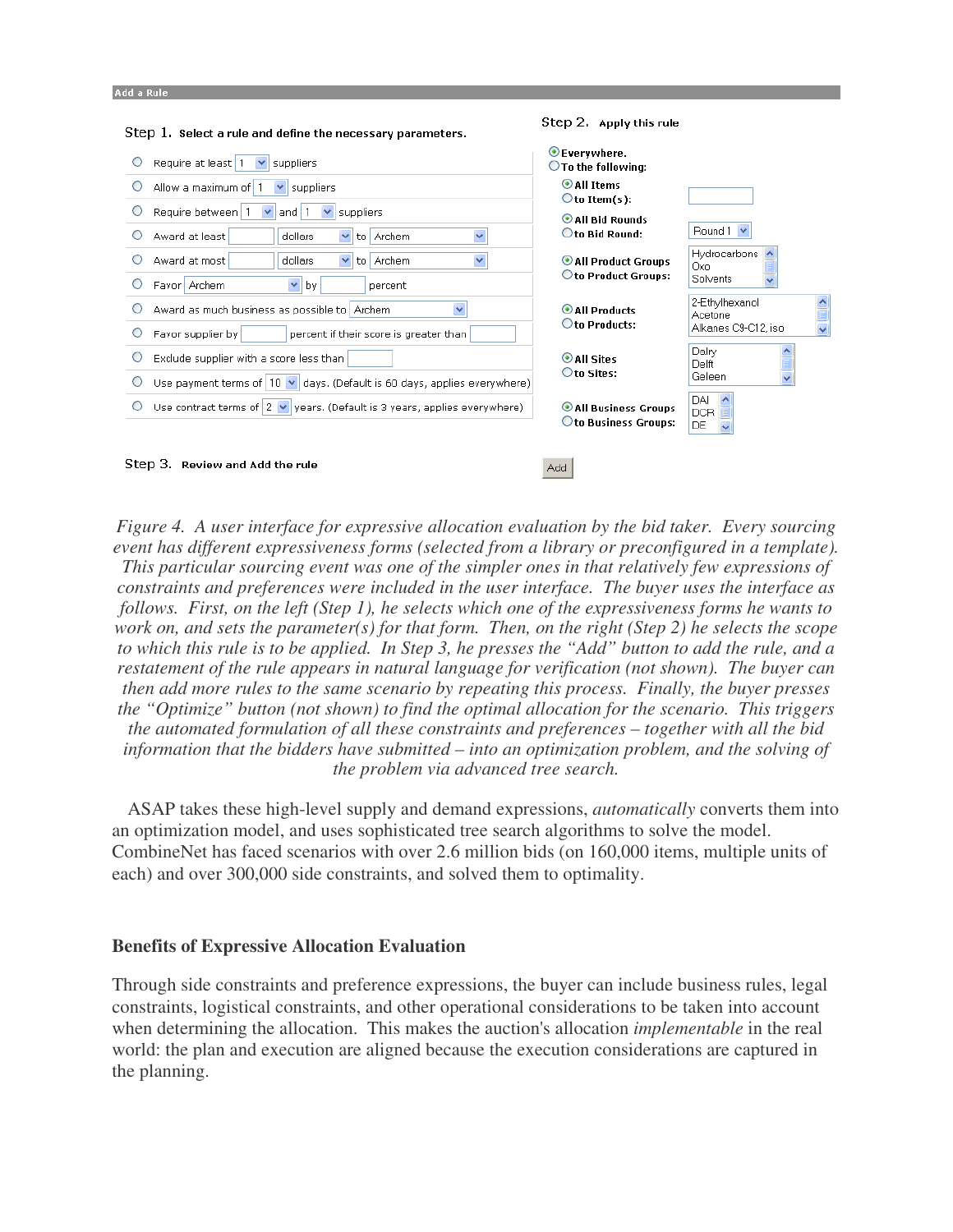Second, the buyer can include prior (e.g., manually negotiated) contractual commitments into the optimization. This begets a sound hybrid between manual and electronic negotiation. For example, he may have the obligation that a certain supplier has to be allocated at least 80 truckloads. He can specify this as a side constraint in ASAP, and ASAP will decide which 80 truckloads (or more) are the best ones to allocate to that supplier in light of all other offers, side constraints, and preferences. This again makes the allocation implementable. (A poor man's way of accomplishing that would be to manually earmark some of the business to the prior contracts. Naturally, allowing the system to do that earmarking with all the pertinent information in hand yields better allocations.)

Third, the buyer obtains a quantitative understanding of the tradeoffs in his supply chain by conducting what-if *scenario navigation*, that is, by changing side constraints and preferences and reoptimizing, the buyer can explore the tradeoffs in an objective manner. For example, he may add the side constraint that the supply base be rationalized from 200 to 190. The resulting increase in procurement cost then gives the buyer an understanding of the tradeoff between cost and practical implementability. As another example, the buyer might ask: If I wanted my average supplier delivery-on-time rating to increase to 99%, how much would that cost? As a third example, the buyer might see what would happen if he allowed a supplier to win up to 20% of the business instead of only 15%. The system will tell the buyer how much the procurement cost would decrease. The buyer can then decide whether the savings outweighs the added longterm strategic risks such as vulnerability to that supplier's default and the long-term financial downside of allowing one supplier to become dominant. In ASAP, the buyer can change/add/delete any number of side constraints and preferences in between optimizations.

Fourth, quantitative understanding of the tradeoffs also fosters stakeholder alignment on the procurement team, because the team members with different preferences can discuss based on facts rather than opinions, philosophies, and guesswork.

#### **Time to Contract in Expressive Commerce**

The time to contract is reduced from several months to weeks because no manual lotting is required, all suppliers can submit their offers in parallel, what-if scenarios can be rapidly generated and analyzed, and the allocation is implementable as is. This causes the cost savings to start to accrue earlier, and decreases the human hours invested.

#### **Automated Item Configuration**

An additional interesting aspect of bidding with cost drivers and alternates (e.g., using attributes) is that the market clearing (aka. winner determination) algorithm not only decides who wins, but also ends up optimizing the configuration (setting of attributes) for each item. In deciding this, the optimizer, of course, also takes into account the buyer's constraints and preferences.

#### **Automated Supply Chain Configuration**

In many sourcing events the winner determination also ends up optimizing the supply chain multiple levels upstream from the buyer. For example, in a sourcing event where Procter  $\&$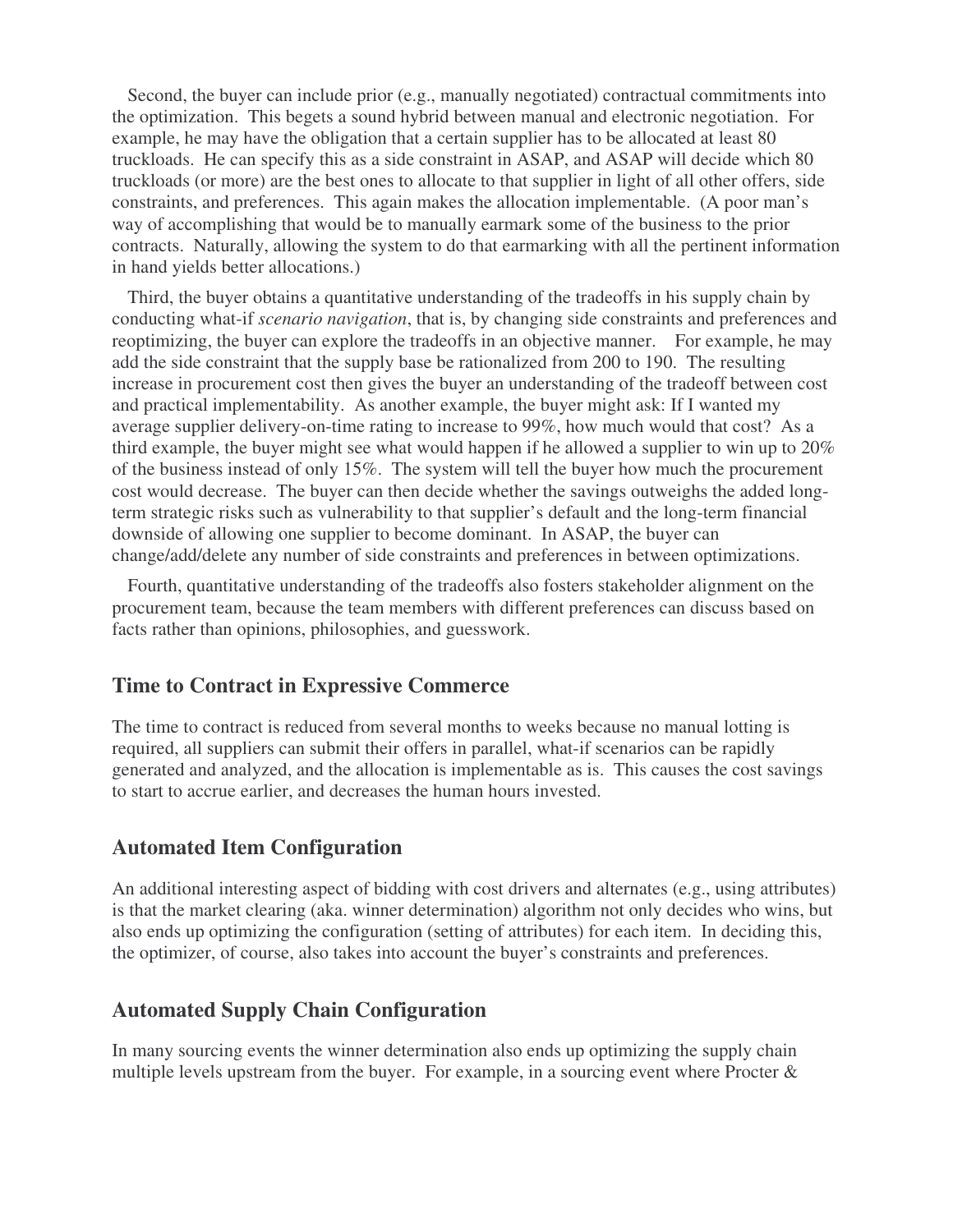Gamble sourced in-store displays using our hosting service and technology, we sourced items from different levels of the supply chain in one event: buying colorants and cardboard of different types, buying the service of printing, buying the transportation, buying the installation service, etc. (Sandholm et al. 2006). Some suppliers made offers for some of those individual items while others offered complete ready-made displays (which are, in effect, packages of the lower-level items), and some bid for partial combinations. The market clearing determined the lowest-cost (adjusted for the Procter & Gamble's constraints and preferences) solution and thus, in effect, configured the supply chain multiple levels upstream.

### **Expressive Commerce as a Generalization of Combinatorial Auctions**

A relatively simple early form of expressive commerce was a *combinatorial reverse auction* (Sandholm et al. 2002), where the only form of expressiveness that the suppliers have is package bidding, and the buyer has no expressiveness. A predecessor of that was a *combinatorial auction* where the bidders are the buyers (and there is only one unit of each item and no side constraints). Combinatorial auctions (Rassenti et al. 1982, Sandholm 1993, Sandholm 2002b, Ledyard et al. 1997, Rothkopf et al. 1998, Kwasnica et al. 2005, Sandholm et al. 2005, Sandholm and Suri 2003, Hoos and Boutilier 2000, Boutilier 2002, and deVries 2003), enable bidders to express complementarity among items (the value of a package being more than the sum of its parts) via package bids. Substitutability (the value of a package being less than the sum of its parts) can also be expressed in some combinatorial auctions, usually using different languages for specifying mutual exclusivity between bids (Sandholm 2002a, Fujishima et al. 1999, Sandholm 2002b, Nisan 2000, and Hoos and Boutilier 2001).

Expressiveness leads to more economical allocations of the items because bidders do not get stuck with partial bundles that are of low value to them. This has been demonstrated, for example, in auctions for bandwidth (McMillan 1994 and McAfee and McMillan 1996), transportation services (Sandholm 1993, Sandholm 1996, Sandholm 1991, and Caplice and Sheffi 2003), pollution rights, airport landing slots (Rassenti et al. 1982), and carrier-of-lastresort responsibilities for universal services (Kelly and Steinberg 2000).

However, package bids and exclusivity constraints are too impoverished a language for realworld sourcing. While any mapping from bundles to real numbers can be expressed in that language in principle, the real-world preferences in sourcing cannot be easily, naturally, and concisely expressed in it. Starting in 1997, we tackled this challenge and generalized the approach to expressive commerce, with the language constructs discussed above. Similar approaches have recently been adopted by others, but only for drastically less complex (orders of magnitude smaller and less expressive) events (Hohner et al. 2003, Metty et al. 2005).

The use of our richer expressiveness forms (rather than mere canonical package bids with exclusivity constraints) is of key importance for several reasons:

- Bidders can express their preference in the language that is natural in their domain.
- Bidders can express their preferences concisely. To illustrate this point, consider the following simple example. A bidder has no production efficiencies and thus has a price for each item regardless of what other items he produces. However, he has a capacity constraint. In our bidding language, he can simply express a price for each item and a capacity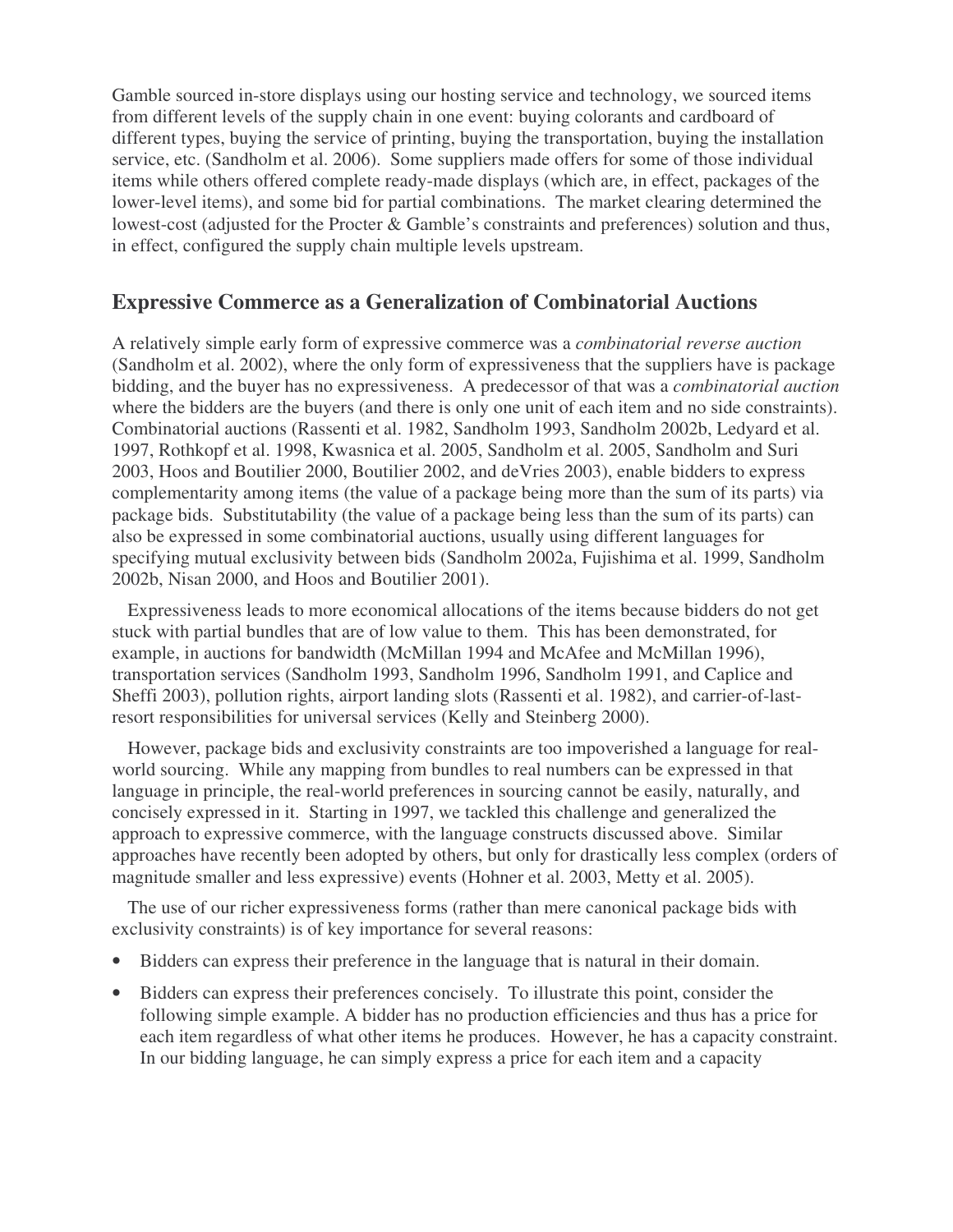constraint. In contrast, in the classical combinatorial auction bidding languages, the supplier would have to submit bids for an exponential number of packages.

- Due to the conciseness, the bids are easy to communicate to the bid taker.
- Our bidding constructs maintain the natural structure of the problem (rather than normalizing the structure away into a format that only allows package bids with exclusivity constraints). The clearing algorithms take advantage of that structure in many ways, for example, in generating cutting planes, deciding what variables to branch on, and so on.

#### **Tree Search to Enable Expressive Commerce**

A significant challenge in making expressive commerce a reality is that the expressiveness makes the problem of allocating the business across the suppliers an extremely complex combinatorial optimization problem. Specifically, the *clearing problem* (aka *winner determination problem*) is that of deciding which bids to accept and reject (and to what extent in the case of partially acceptable bids) so as to minimize sourcing cost (adjusted for preferences) subject to satisfying all the demand and all side constraints. Even in the vanilla combinatorial reverse auction where the only form of bidding is package bidding, and no side constraints or preferences are allowed, the clearing problem is NP-complete and inapproximable in the worst case in polynomial time (Sandholm et al. 2002). Expressive commerce is a much richer problem; thus the NP-hardness and inapproximability carry over. (Müller et al. (2006) review the worst-case complexity of the clearing problem of different variants of combinatorial auctions.) Thus sophisticated techniques are required.

In fact, prior to ASAP, no technology was capable of solving clearing problems of the scale and expressiveness that our customers wanted to be able to support; for example, Hohner et al. (2003) found integer programming techniques to be effective for problems only as large as 500 items and 5,000 bids. In 2001, P&G gave us a trial instance of trucking services sourcing that took a competing optimization product 30 minutes to solve. ASAP solved it optimally in 9 seconds. While that was already a decisive speed difference, since that time our technology development has yielded a further speed improvement of 2-3 orders of magnitude.

There is significant structure in the expressive commerce problem instances, and it is paramount that the optimizer be able to take advantage of the structure. Mixed integer programming (MIP) techniques for tree search are quite good at this, and ASAP takes advantage of them. However, the techniques embodied in the leading general-purpose MIP solvers are not sufficient for the clearing problem.

ASAP uses sophisticated tree search to find the optimal allocation. Given that the problem is NP-complete, in the worst-case the run-time is super-polynomial in the size of the input (unless P=NP). However, in real-world sourcing optimization the algorithms run extremely fast: the median run-time is less than a second and the average is 20 seconds, with some instances taking days. The algorithms are also anytime algorithms: they provide better and better solutions during the search process.

I began the algorithm development in 1997, and CombineNet now has 16 people working on the algorithms, half of them full time. The team has tested hundreds of techniques (some from the AI and operations research literature and some invented at CombineNet) to see which ones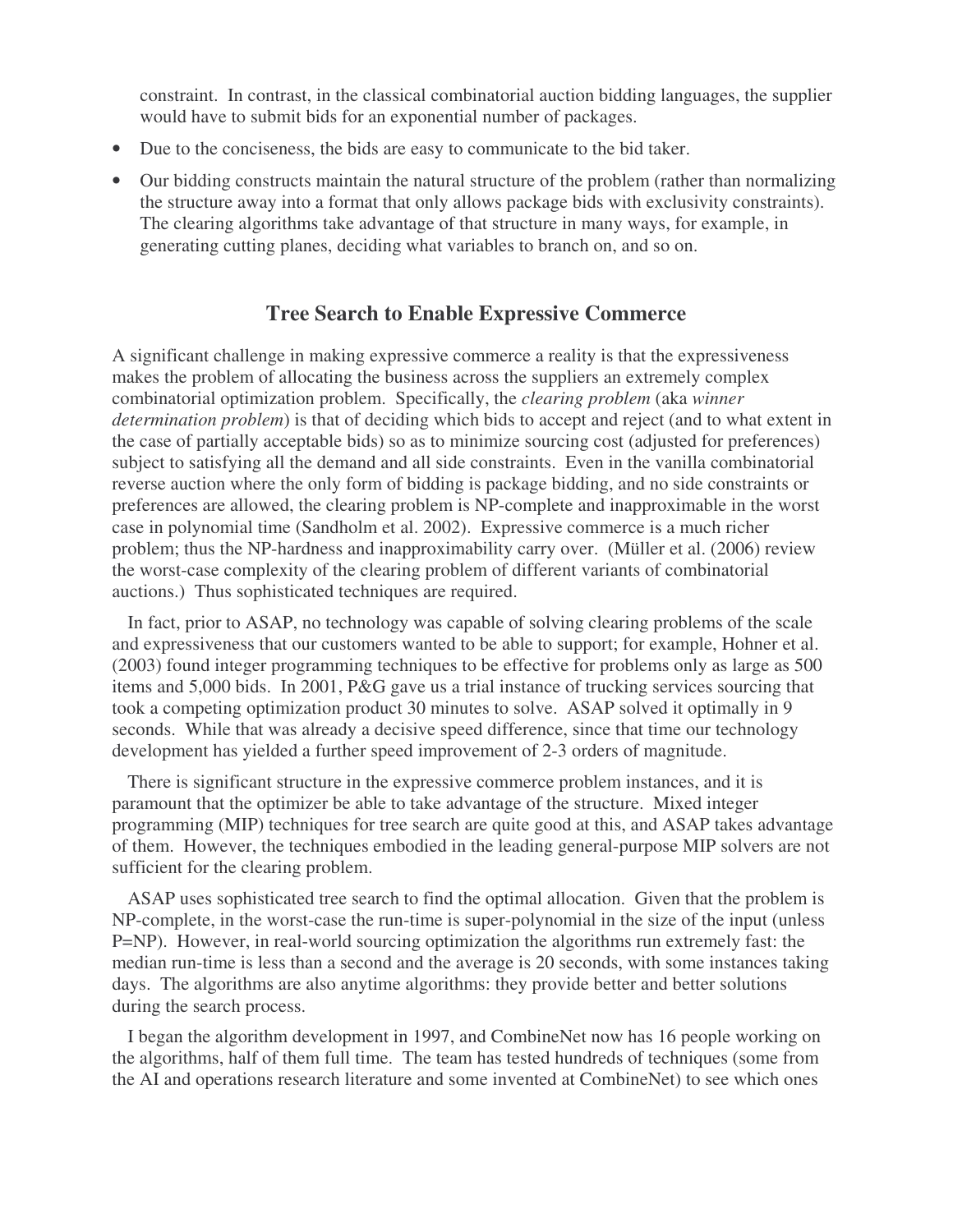enhance speed on expressive commerce clearing problems. Some of the techniques are specific to market clearing, while others apply to combinatorial optimization more broadly. We published the first generations of our search algorithms (Sandholm 2002a, Sandholm and Suri 2003, and Sandholm et al. 2005). The new ideas in these algorithms included

- different formulations of the basic combinatorial auction clearing problem (branching on items (Sandholm 2002a), branching on bids (Sandholm and Suri 2003 and Sandholm et al. 2005), and multi-variable branching (Gilpin and Sandholm 2007)),
- upper and lower bounding across components in dynamically detected decompositions (Sandholm and Suri 2003 and Sandholm et al. 2005),
- sophisticated strategies for branch question selection (Sandholm 2006, Sandholm 2002a, Sandholm and Suri 2003, and Sandholm et al. 2005),
- dynamically selecting the branch selection strategy at each search node (Sandholm 2006 and Sandholm et al. 2005),
- the information-theoretic approach to branching in search (Gilpin and Sandholm 2007),
- sophisticated lookahead techniques (Sandholm 2006 and Gilpin and Sandholm 2007),
- solution seeding (Sandholm 2006),
- primal heuristics (Sandholm 2006 and Sandholm et al. 2005),
- identifying and solving tractable cases at nodes (Sandholm and Suri 2003, Sandholm et al. 2005, Sandholm 2006, and Conitzer et al. 2004),
- techniques for exploiting *part* of the remaining problem falling into a tractable class (Sandholm 2006 and Sandholm and Suri 2003),
- domain-specific preprocessing techniques (Sandholm 2002a),
- fast data structures (Sandholm 2002a, Sandholm and Suri 2003, and Sandholm et al. 2005),
- methods for handling reserve prices (Sandholm 2002a and Sandholm and Suri 2003), and
- incremental winner determination and quote computation techniques (Sandholm 2002a).

Sandholm (2006) provides an overview of the techniques.

We have also invented a host of techniques in the search algorithms that we have decided to keep proprietary for now. They include different formulations of the clearing problem, new branching strategies, custom cutting plane families, cutting plane generation and selection techniques, etc.

For the last few years we have also been using machine learning methods to predict how well different techniques will perform on the instance at hand. (For this purpose, the instance is represented by about 50 hand-selected numeric features.) This information can be used to dynamically select the technique for the instance at hand, to give time estimates to the user, and so on. Our solver has several dozen important parameters and each of them can take on several values. Therefore, our machine learning approach of setting the parameters well on an instance by instance basis is significantly more challenging and more powerful than using machine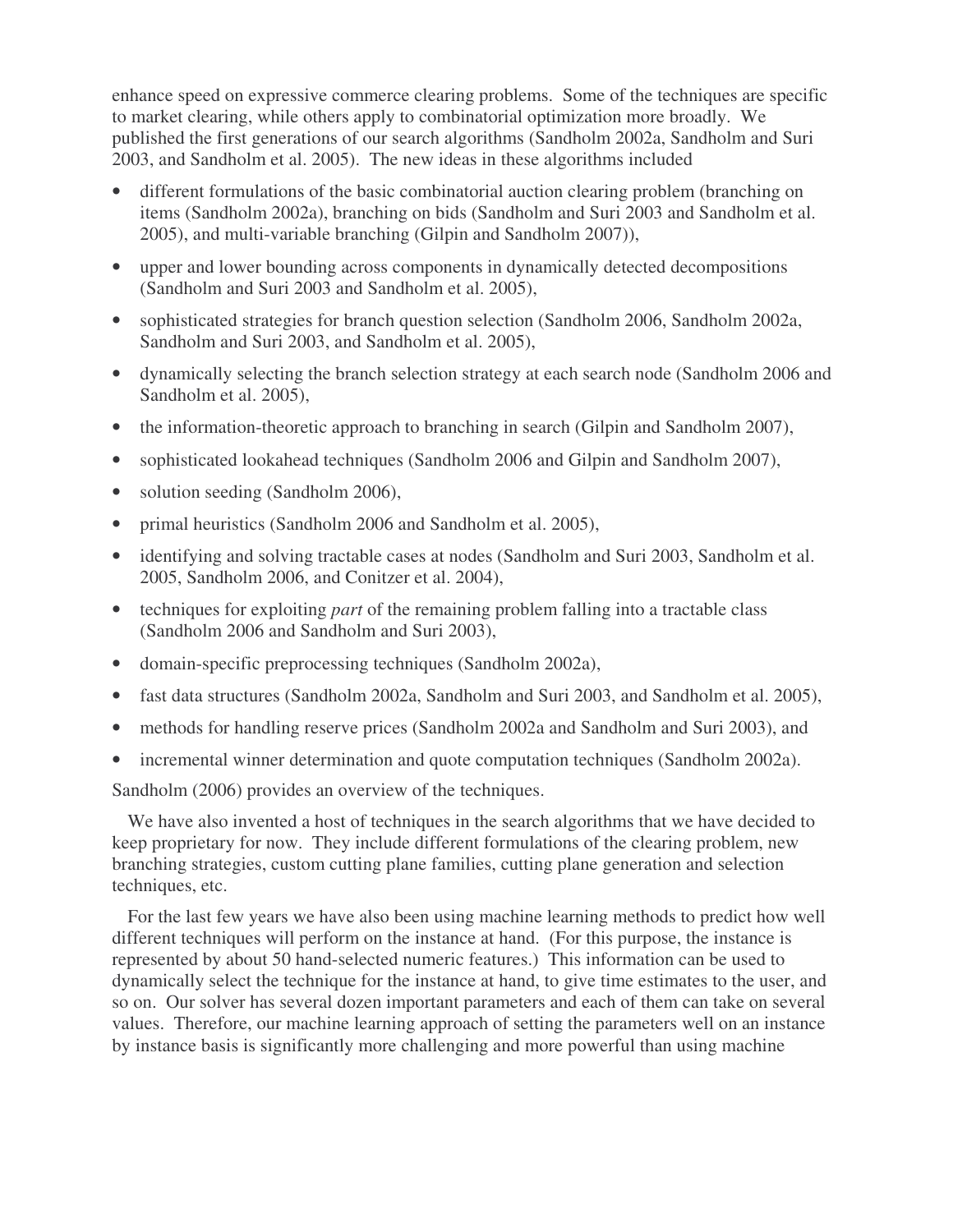learning to select among a handful of hardwired solvers, an approach that has been pursued in academia in parallel (e.g., (Leyton-Brown, Nudelman, and Shoham 2006)).

While the literature on combinatorial auctions has mainly focused on a variant where the only form of expressiveness is package bidding (sometimes supplemented with mutual exclusion constraints between bids), in our experience with sourcing problems the complexity is dominated by rich side constraints. Thus we have invested significant effort into developing techniques that deal with side constraints efficiently. CombineNet has faced several hundred different types of real-world side constraints. ASAP supports all of them. We abstracted them into eight classes from an optimization perspective so the speed improvements that we build into the solver for a type of side constraint get leveraged across all side constraint types within the class.

The resulting optimal search algorithms are often 10,000 times faster than others'. The main reason is that CombineNet specializes on a subclass of MIP problems and has 32,000 real-world instances on which to improve its algorithms. The speed has allowed our customers to handle drastically larger and more expressive sourcing events. The events have sometimes had over 2.6 million bids (on 160,000 items, multiple units of each) and over 300,000 side constraints.

The state-of-the-art general-purpose MIP solvers are inadequate also due to numeric instability. They err on feasibility, optimality, or both, on about 4% of the sourcing instances. We have invested significant effort on stability, yielding techniques that are significantly more robust.

#### **Hosted Optimization For Sourcing Professionals**

CombineNet's backend clearing engine, *ClearBox*, is industry-independent, and the interface to it is through our *Combinatorial Exchange Description Language (CEDL),* an XML-based language that allows ClearBox to be applied to a wide variety of applications by CombineNet and its partners. See Figure 5.



*Figure 5. Advanced Sourcing Application Platform (ASAP). The platform is hosted on a server farm with multiple instantiations of each component. ASAP also includes modules for clearing management, server farm management, secure databases, etc. (not shown).*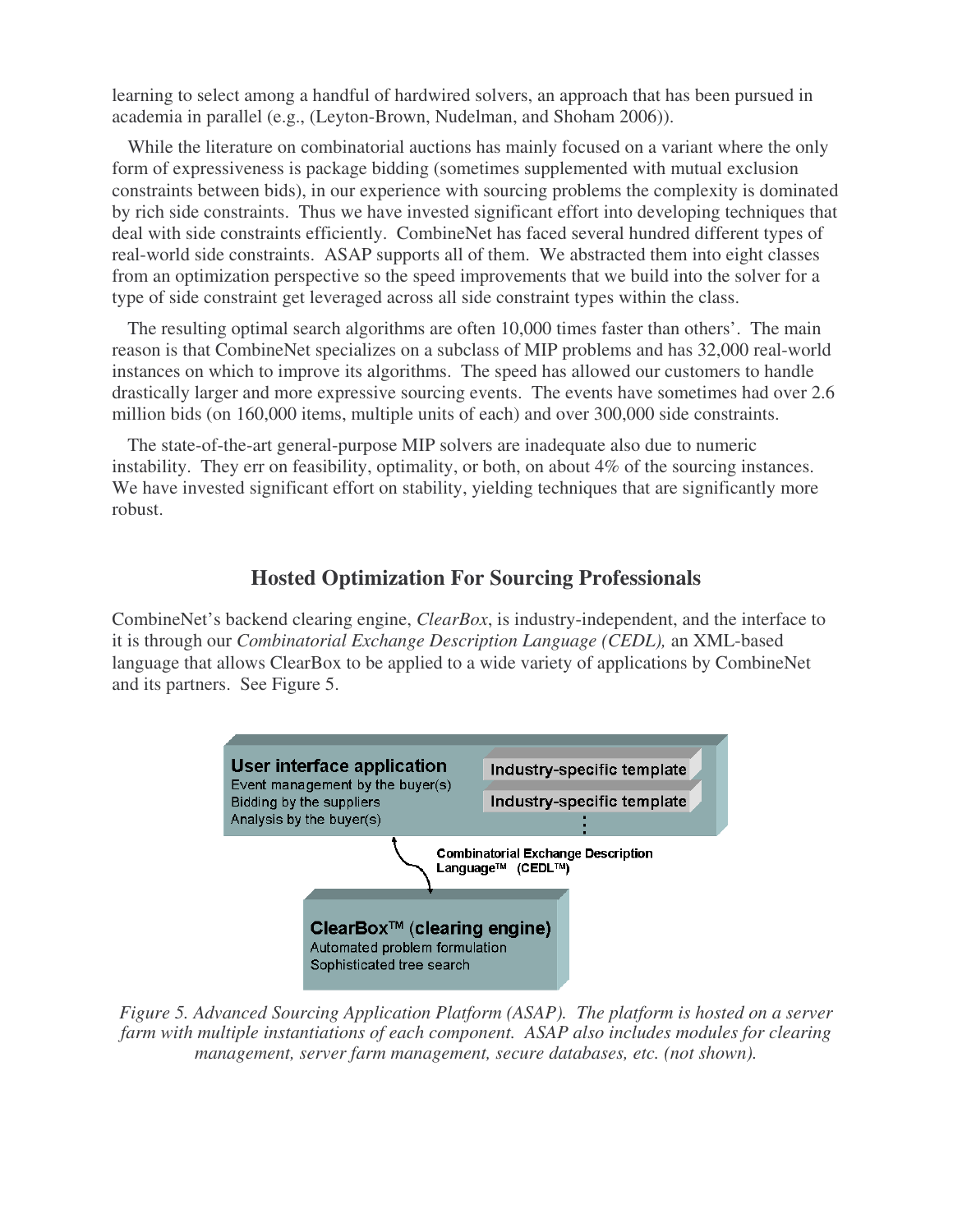Intuitive web-based interfaces designed for the buyer and for the suppliers bring the power of optimization to users with expertise in sourcing, not in optimization. The users express their preferences through interfaces that use sourcing terminology. The interfaces support simple click-through interaction rather than requiring the user to know any syntax. The approach allows sourcing professionals to do what they are best at (incorporating sourcing knowledge such as strategic and operational considerations) and the optimizer to do what it is best at (sifting through huge numbers of allocations to pick the best one).

For every event, separate front-ends are instantiated that support only those bidding and allocation evaluation features that are appropriate for that event. This makes the user interfaces easier and more natural to use by sourcing professionals. User training typically takes a few hours. New front ends typically take a few days or weeks to go from project specification to deployment.

The user interfaces feed CEDL into ClearBox, and ClearBox then *automatically* formulates the optimization problem for the search algorithms. This contrasts with the traditional mode of using optimization, where a consultant with optimization expertise builds the model. The automated approach is drastically faster (seconds rather than months) and avoids errors.

Our web-based products and application service provider (ASP) business model make optimization available on demand. No client-side software installation is necessary. This also avoids hardware investments by customers. We buy the hardware and leverage it across customers, each with temporary load. (On many instances the search trees exceed 2 gigabytes of RAM, rendering 32-bit architectures unusable and requiring a 64-bit architecture.) See Figure 6. The ASP model allows us to quickly and transparently tune our algorithms, and to provide enhancements to all customers simultaneously. We also offer the technology through consulting firms.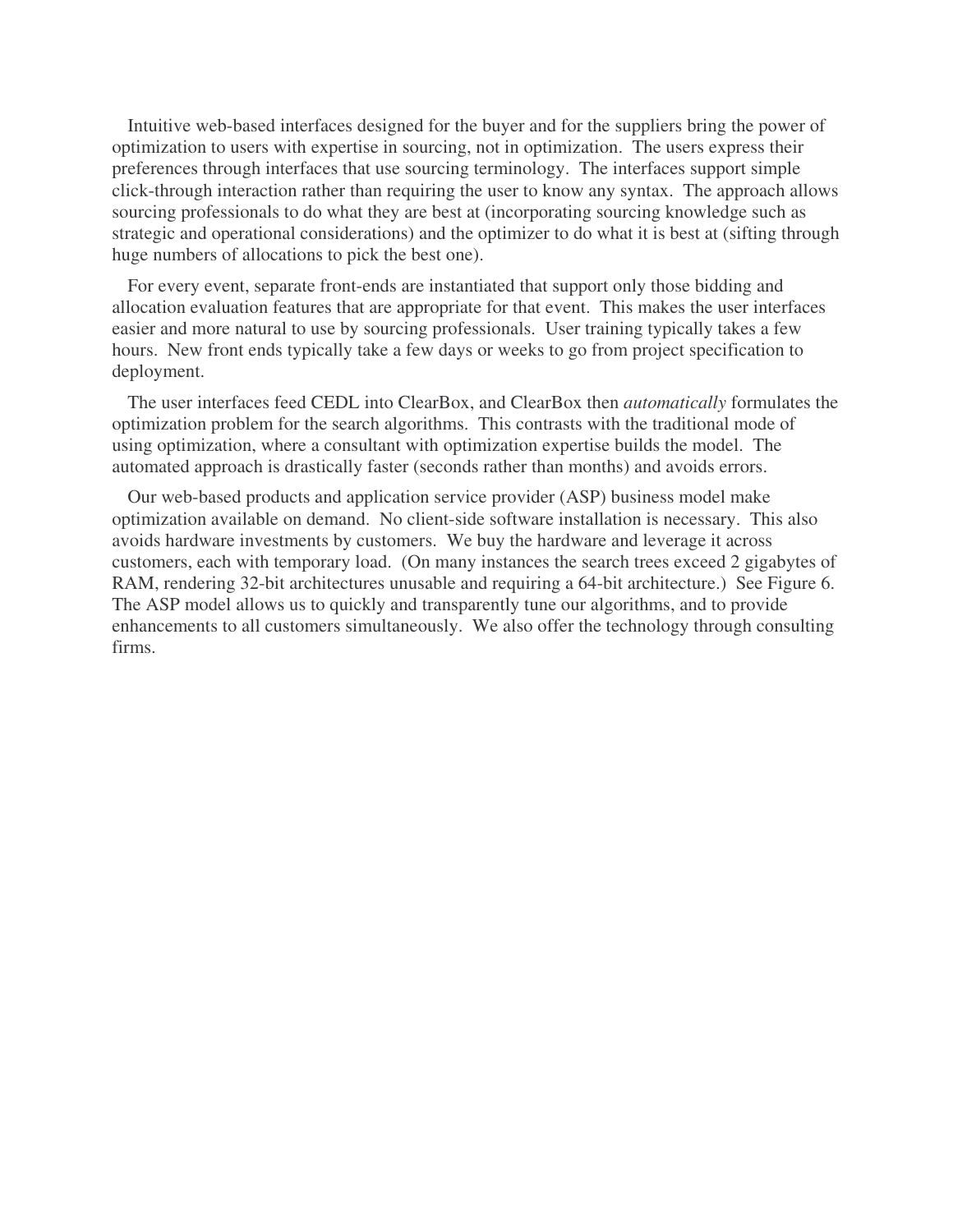

*Figure 6. CombineNet's hosting architecture now includes hundreds of computers, hardware load balancers, redundant Internet, etc. Other aspects of the hosting include 24/7 monitoring of the hosting infrastructure, backup power from a generator, measures against overheating and fire, and physical security against unauthorized entry.*

# **Market Design**

While we attribute the bulk of the savings to the application of optimization to sourcing, another important factor is market design: what forms of expressiveness are allowed, what forms of feedback is given to bidders during the event, etc. ASAP supports sealed bid events (winners are determined at the end), events that have a (usually small) number of rounds (winners are determined and feedback provided at the end of each round), and "live" events (winners are determined and feedback provided every time any participant expresses anything new).

# **Scenario Navigation**

The buyer is typically not an individual but an organization of several individuals with different preferences over allocations. Finance people want low sourcing cost, plant managers want small numbers of suppliers, marketing people want a high average carrier-delivery-on-time rating, etc. ASAP enables the organization to better understand the available tradeoffs. Once the bids have been collected, the buyer conducts *scenario navigation*. At each step of that process, the buyer specifies a set of side constraints and preferences (these define the *scenario*), and runs the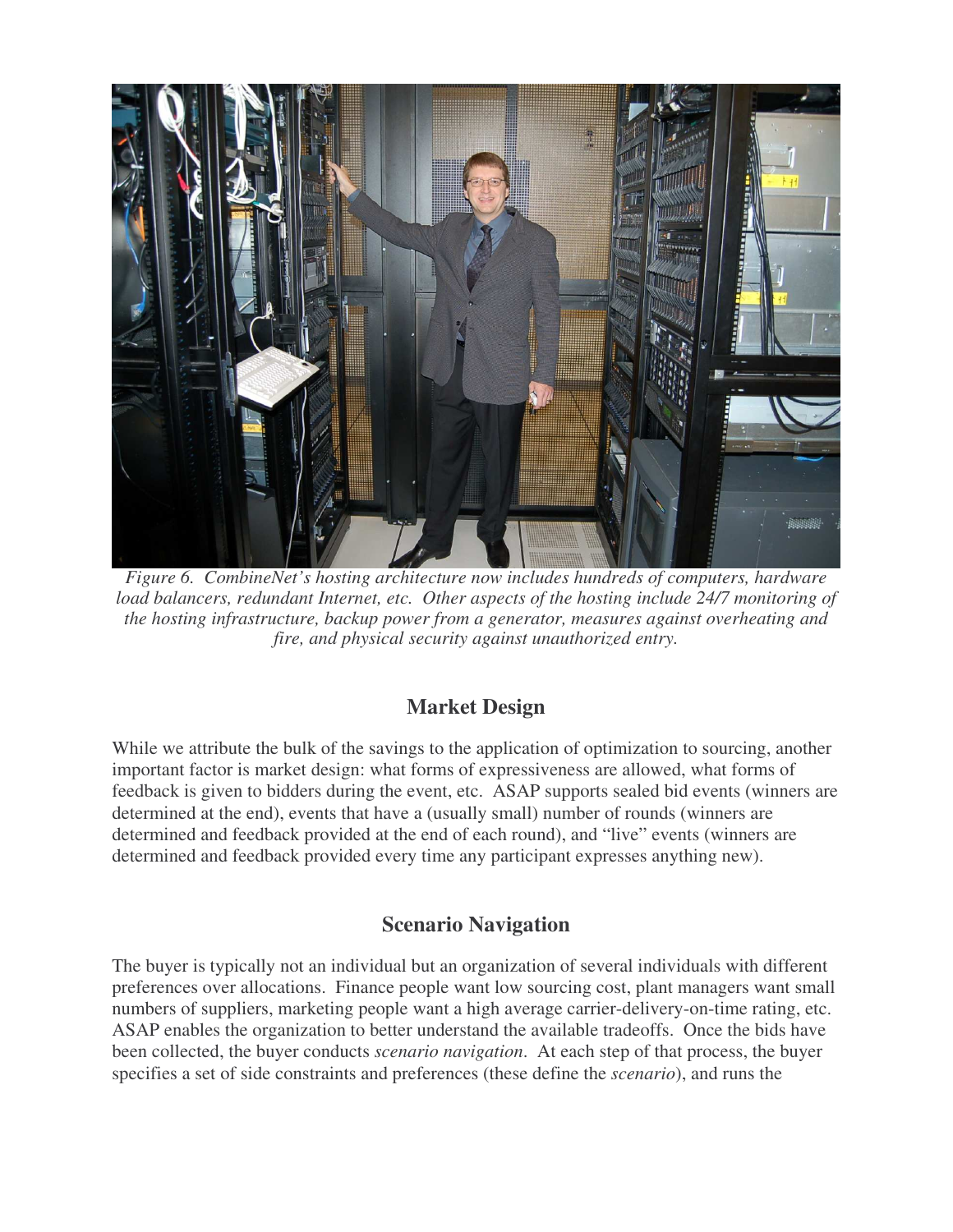optimizer to find an optimal allocation for that scenario. This way the buyer obtains a quantitative understanding of how different side constraints and preferences affect the sourcing cost and all other aspects of the allocation.

CombineNet has found that a buying organization will navigate an average of 100 scenarios per sourcing event. (The maximum seen to date had 1107.) To navigate such large numbers of scenarios, fast clearing is paramount.

Rapid clearing allows scenario navigation to be driven by the actual data (offers). In contrast, most prior approaches required the scenario (side constraints and preferences, if any) to be defined prior to analysis; there were insufficient time and expert modeling resources to try even a small number of alternative scenarios. Data-driven approaches are clearly superior because the actual offers provide accurate costs for the various alternative scenarios.

The next generation of ASAP will also support *automated scenario navigation*. Compared to basic scenario navigation, discussed above, it enables a more systematic and less wasteful navigation of the scenario space. The system queries the sourcing team about their preferences, using, for example, tradeoff queries ("how much hassle would an extra supplier be in dollars? give me an upper or lower bound") and comparison queries ("which of these two allocations do you prefer?"). The system decides the queries to pose in a *data-directed way* so as to only ask the team to refine its preferences *on an as-needed basis*. (This is desirable because internal negotiation in the team is costly in terms of time and goodwill.) Specifically, based on all the offers that the suppliers have submitted, and all answers to previous queries, the system strives to minimize maximum regret. At each iteration of automated scenario navigation, the system finds a *robust solution* that minimizes maximum regret (the regret is due to the fact that the sourcing team has not fully specified its preferences, so for some preferences that are still consistent with the answers so far, the system's recommended allocation is not optimal). As the other step of each iteration, the system poses a query to refine the team's preferences in order to be able to reduce the maximum regret further. The maximum regret also provides a quantitative measure of when further negotiation within the team is no longer worth it, and the team should implement the current robust allocation. CombineNet pioneered automated scenario navigation, including its different design dimensions and algorithms (Boutilier et al. 2004). The optimization problem of finding the most robust allocation is even more complex than the clearing problem discussed in most of this paper. We have developed a prototype of automated scenario navigation, and will solicit customer feedback soon.

#### **Impact**

The new sourcing paradigm and technology has already had significant impact. The technology development began in 1997 and CombineNet was founded in 2000. Between December 2001 and now (December 2006), CombineNet has used ASAP to host 447 highly combinatorial procurement events, totaling a spend of \$35 billion. The 60+ buyer companies were mostly among the Global 1000. A total of over 12,000 supplier companies bid in our system. The individual events ranged from \$2 million to \$1.6 billion, representing the most complex combinatorial auctions ever conducted. They spanned a broad range of categories such as

• *transportation:* truckload, less-than-truckload, ocean freight, dray, bulk, intermodal, small parcel, air freight, train, fleet, freight forwarding, and other,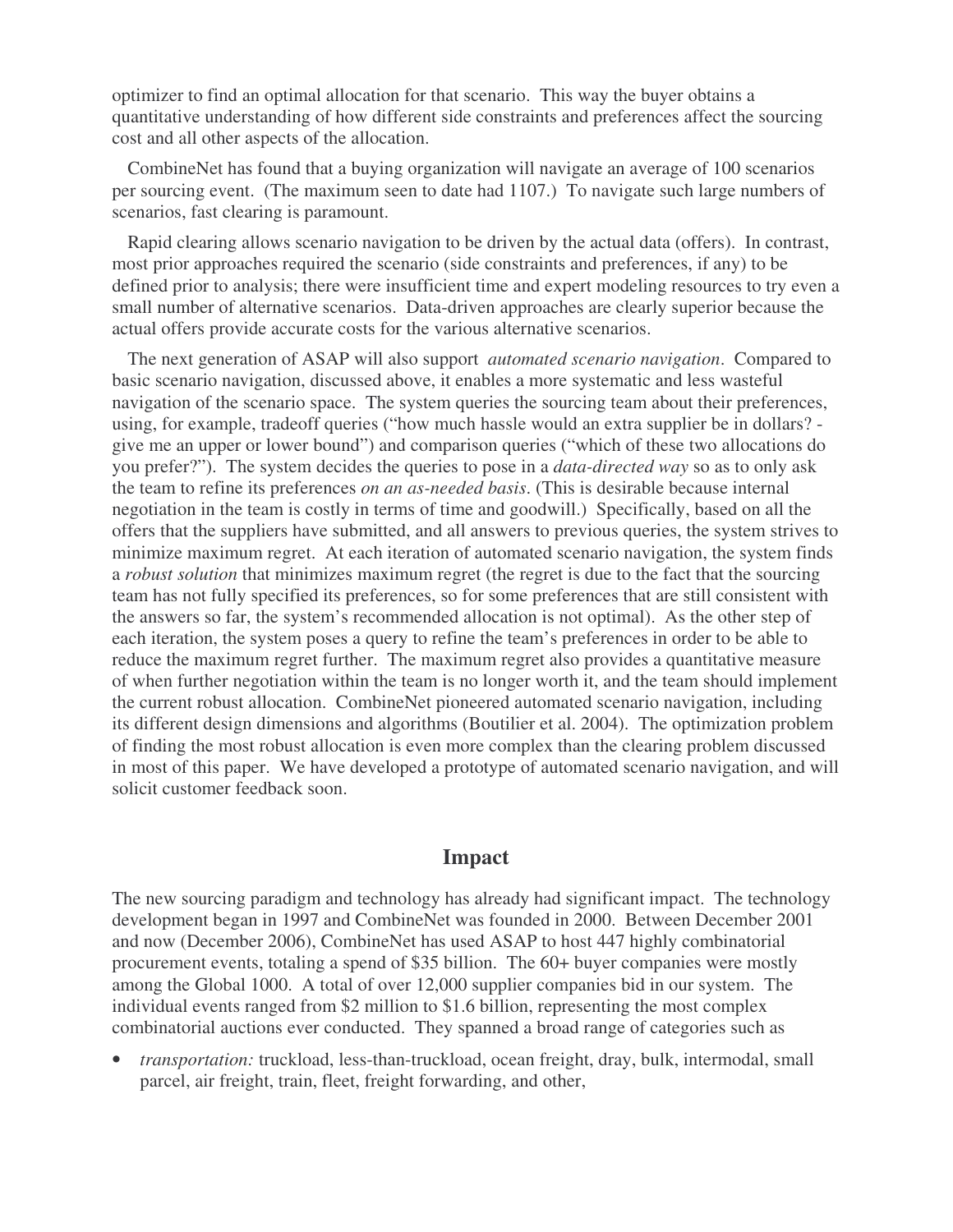- *direct materials:* sugars/sweeteners, meat, vegetables, honey, starches, colorants, fibers/nonwovens, steel, fasteners, solvents, chemicals, casings, resins, and polymers,
- *packaging:* cans/ends, corrugates, corrugated displays, flexible film, folding cartons, labels, foam trays/pads, caps/closures, shrink and stretch films, bags, pulp, pallets, and printed instructions,
- *indirect materials:* Management, Repair, and Operations, aka MRO (electrical supplies, filters, pipes/valves/fittings, power transmissions, pumps, safety supplies, office supplies, lab supplies, file folders, solvents, and furnishings), chemicals (cylinder gasses, fuels, and other), technology (laptops/desktops and cameras), leased equipment, fleet vehicles, and promotional items, and
- *services:* security, janitorial, legal, patent/trademark, consulting, equipment maintenance, temp labor, marketing, customization, insurance, shuttling/towing, warehousing, pre-press, and advertising, and
- *healthcare:* pharmaceuticals as well as medical/surgical equipment and supplies, and
- *telecommunication:* sourcing wireless plans for employees of companies.

On the \$35 billion spend, CombineNet delivered hard-dollar savings of \$4.4 billion to its customers in lowered sourcing costs. The savings were measured compared to the prices that the buyer paid for the same items the previous time the buyer sourced them (usually 12 months earlier). The \$4.4 billion is the *implementable savings* that the system yielded after the buyer had applied side constraints and preferences; the *unconstrained savings* (which can be viewed as the savings arising from expressive bidding before the buyer expresses constraints and preferences) was \$5.4 billion. The savings figure is remarkable especially taking into account that during the same time period, the prices in the largest segment, transportation, increased by 6- 9% in the market overall.

The savings number does not include the savings obtained by suppliers, which are harder to measure because the suppliers' true cost structures are proprietary. However, there is strong evidence that the suppliers also benefited, so a win-win was indeed achieved: 1) suppliers that have participated in expressive commerce events are recommending the use of that approach to other *buyers*, 2) on numerous occasions, suppliers that boycotted reverse auctions came back to the "negotiation table" once expressive commerce was introduced, and 3) suppliers are giving very positive feedback about their ability to express differentiation and provide creative alternatives.

The savings number also does not include savings that stem from reduced effort and compression of the event timeline from months to weeks or even days.

The cost savings were achieved while at the same time achieving the other advantages of expressive commerce discussed above, such as better supplier relationships (and better participation in the events), redesign of the supply chain, implementable solutions that satisfy operational considerations, and solutions that strike the tradeoffs in a data-driven way and align the stakeholders in the buying organization. See also Sandholm et al. (2006) and case studies at www.CombineNet.com.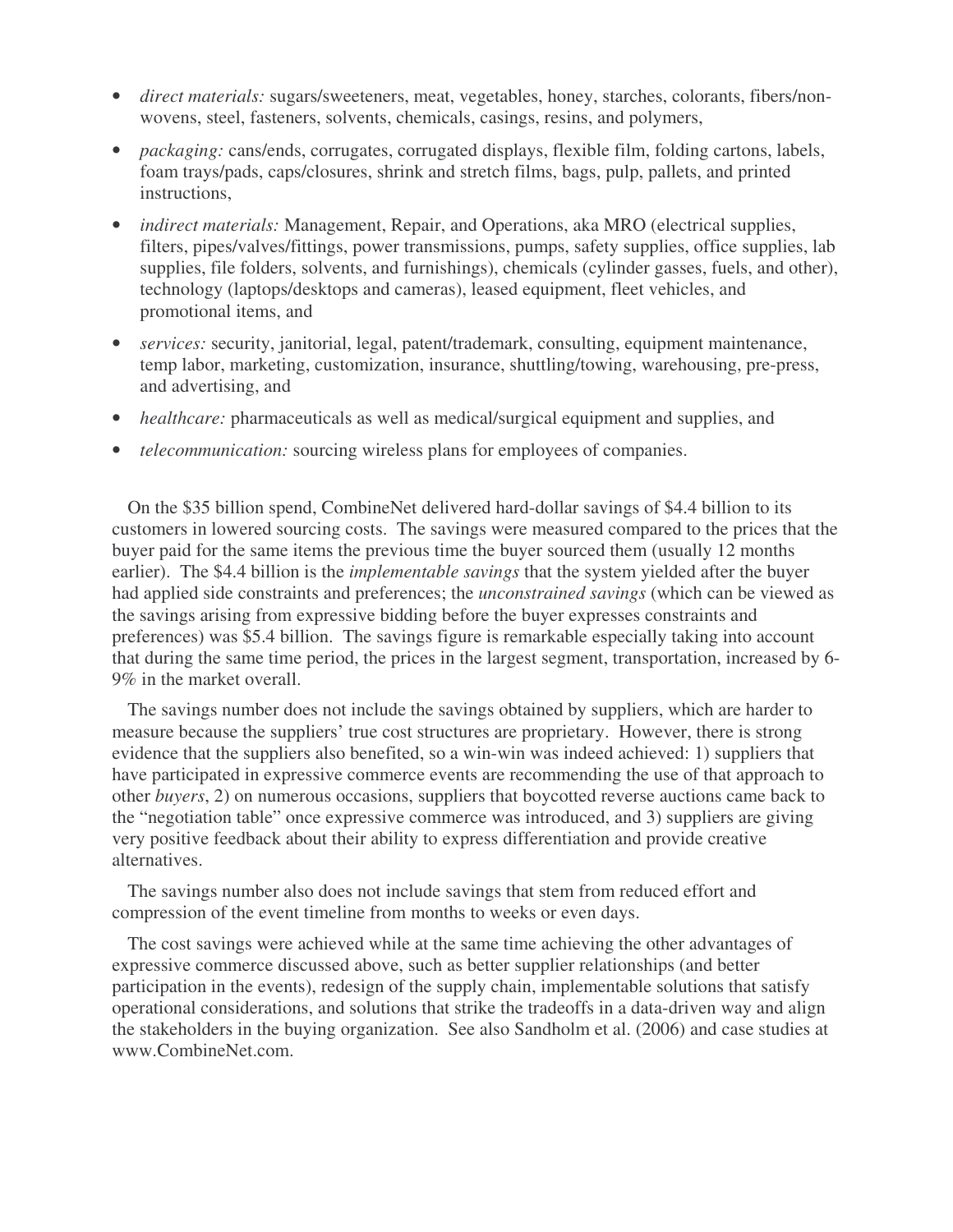Today CombineNet employs 130 full time (about half of them in engineering) and a dozen academics as advisors. The company has operations on four continents. It is headquartered in Pittsburgh, USA, with European headquarters in Berlin. It also has offices in Brussels, Hamburg, Tokyo, and Beijing.

#### **Acknowledgments**

I thank the CombineNet employees for helping make this vision a reality. Special thanks go to Subhash Suri, David Levine, Paul Martyn, Andrew Gilpin, Rob Shields, Bryan Bailey, David Parkes, Egon Balas, George Nemhauser, Craig Boutilier, Yuri Smirnov, and Andrew Fuqua.

*CombineNet, Expressive Bidding, Expressive Competition, Expressive Commerce, Expressive Bid Taking, ClearBox, Combinatorial Exchange Description Language, and CEDL are trademarks of CombineNet, Inc.*

#### **References**

Boutilier, C. 2002. Solving concisely expressed combinatorial auction problems. In Proceedings of the National Conference on Artificial Intelligence (AAAI).

Boutilier, C., Sandholm, T., and Shields, R. 2004. Eliciting bid taker non-price preferences in (combinatorial) auctions. In Proceedings of the National Conference on Artificial Intelligence (AAAI).

Caplice, C. and Sheffi, Y. 2003. Optimization-based procurement for transportation services. *Journal of Business Logistics* **24**(2): 109-128.

Conitzer, V., Derryberry, J., and Sandholm, T. 2004. Combinatorial auctions with structured item graphs. In Proceedings of the National Conference on Artificial Intelligence (AAAI).

Kwasnica, A., Ledyard, J., Porter, D., and DeMartini, C. 2005. A new and improved design for multiobject iterative auctions. *Management Science* **51**(3): 419-434.

de Vries, S. and Vohra, R. 2003. Combinatorial auctions: A survey. *INFORMS Journal on Computing* **15**(3): 284-309.

Fujishima, Y., Leyton-Brown, K., and Shoham, Y. 1999. Taming the computational complexity of combinatorial auctions: Optimal and approximate approaches. In Proceedings of the International Joint Conference on Artificial Intelligence (IJCAI).

Gilpin, A. and Sandholm, T. 2007. Information-theoretic approaches to branching in search. In Proceedings of the International Joint Conference on Artificial Intelligence (IJCAI).

Hohner, G., Rich, J., Ng, E., Reid, G., Davenport, A., Kalagnanam, J., Lee, H., and An, C. 2003. Combinatorial and quantity-discount procurement auctions benefit Mars, Incorporated and its suppliers. *Interfaces* **33**: 23-25.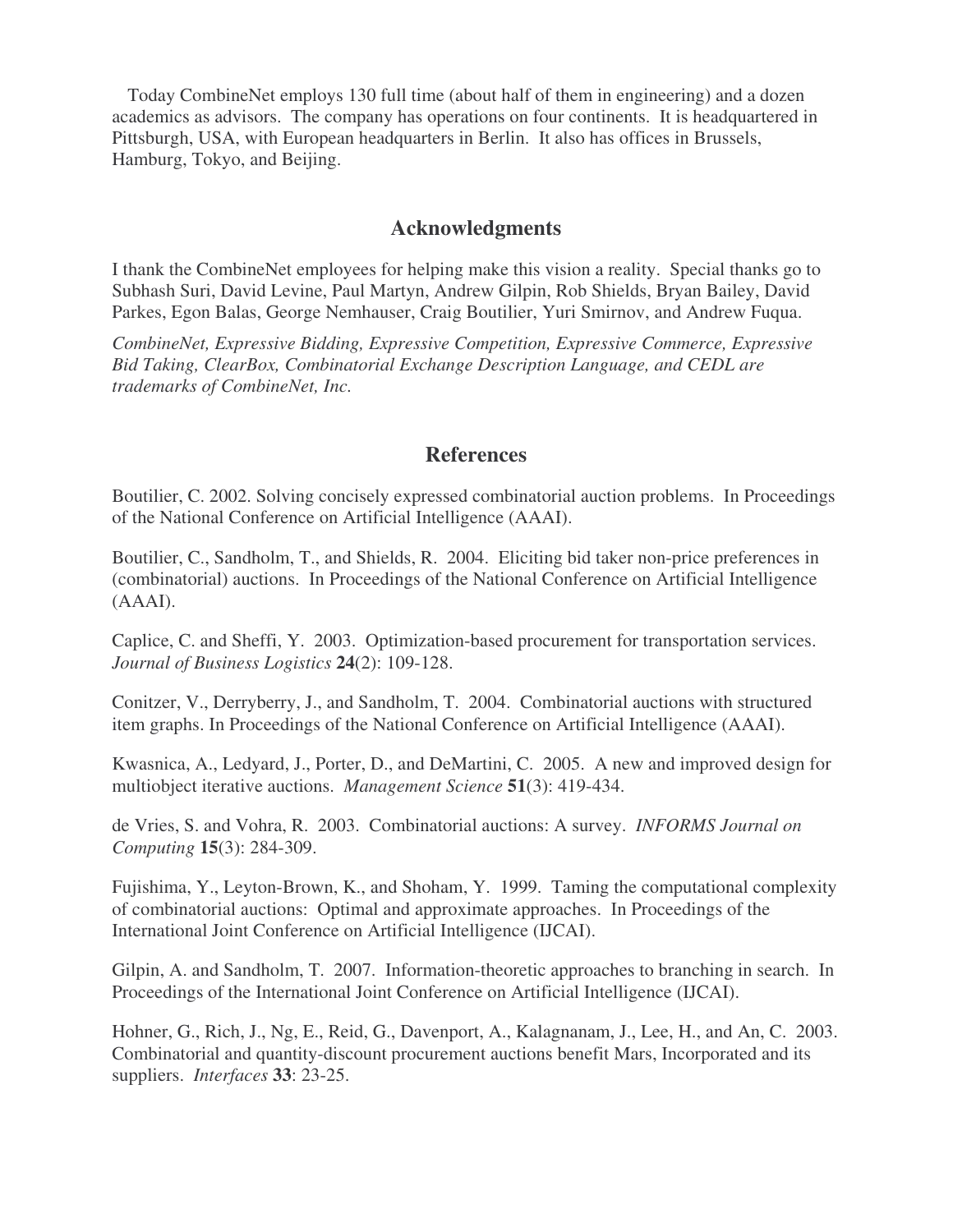Hoos, H. and Boutilier, C. 2000. Solving combinatorial auctions using stochastic local search. In Proceedings of the National Conference on Artificial Intelligence (AAAI).

Hoos, H. and Boutilier, C. 2001. Bidding languages for combinatorial auctions. In Proceedings of the International Joint Conference on Artificial Intelligence (IJCAI).

Kelly, F. and Steinberg, R. 2000. A combinatorial auction with multiple winners for universal services. *Management Science* **46**(4): 586-596.

Kothari, A., Parkes, D., and Suri, S. 2003. Approximately strategyproof and tractable multi-unit auctions. ACM Conference on Electronic Commerce, 166-175.

Ledyard, J., Porter, D., and Rangel, A. 1997. Experiments testing multiobject allocation mechanisms. *Journal of Economics and Management Strategy* **6**(3): 639-675.

Leyton-Brown, K., Nudelman, E., and Shoham Y. 2006. Empirical Hardness Models for Combinatorial Auctions. Chapter 19 of *Combinatorial Auctions*, Cramton, Shoham, and Steinberg, eds., MIT Press.

Metty, T., Harlan, R., Samelson, Q., Moore, T., Morris, T., Sorensen, R., Schneur, A., Raskina, O., Schneur, R., Kanner, J., Potts, K., and Robbins, J. 2005. Reinventing the supplier negotiation process at Motorola. *Interfaces* **35**(1): 7-23.

McMillan, J. 1994. Selling spectrum rights. *Journal of Economic Perspectives* **8**(3): 145-162.

Müller, R., Lehmann, D., and Sandholm, T. 2006. The winner determination problem. Chapter 12 of *Combinatorial Auctions*, Cramton, Shoham, and Steinberg, eds., MIT Press.

McAfee, P. and McMillan, J. 1996. Analyzing the airwaves auction. *Journal of Economic Perspectives* **10**(1): 159-175.

Nisan, N. 2000. Bidding and allocation in combinatorial auctions. ACM Conference on Electronic Commerce, 1-12.

Rassenti, S., Smith, V., and Bulfin, R. 1982. A combinatorial auction mechanism for airport time slot allocation. *Bell Journal of Economics* **13**(2): 402-417.

Rothkopf, M., Pekec, A., and Harstad, R. 1998. Computationally Manageable Combinatorial Auctions. *Management Science* **44**(8): 131-1147.

Sandholm, T. 1991. A strategy for decreasing the total transportation costs among areadistributed transportation centers. In the *Nordic Operations Analysis in Cooperation: OR in Business* conference, Turku School of Economics, Finland.

Sandholm, T. 1993. An implementation of the contract net protocol based on marginal cost calculations. In Proceedings of the National Conference on Artificial Intelligence (AAAI).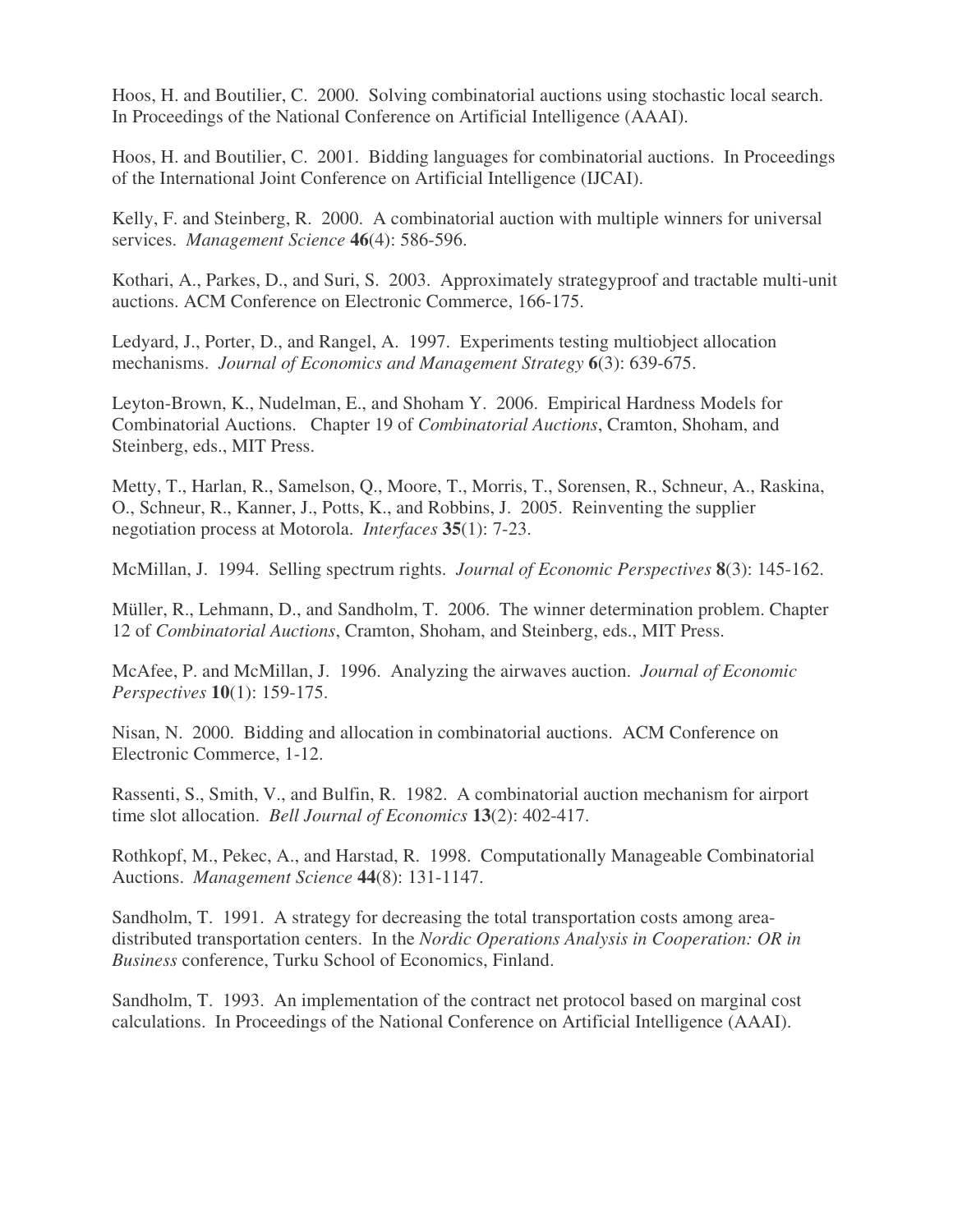Sandholm, T. 1996. Limitations of the Vickrey auction in computational multiagent systems. In Proceedings of the International Conference on Multiagent Systems. Extended version "Issues in Computational Vickrey Auctions" in *International Journal of Electronic Commerce* **4**: 107-129, 2000.

Sandholm, T. 2002a. Algorithm for optimal winner determination in combinatorial auctions. *Artificial Intelligence*, **135**:1-54. Early versions: ICE-98, IJCAI-99.

Sandholm, T. 2002b. eMediator: A next generation electronic commerce server. *Computational Intelligence*, **18**(4): 656-676. Early version: AAMAS-00.

Sandholm, T. 2006. Optimal winner determination algorithms. Chapter 14 of *Combinatorial Auctions*, Cramton, Shoham, and Steinberg, eds., MIT Press.

Sandholm, T., Levine, D., Concordia, M., Martyn, P., Hughes, R., Jacobs, J., and Begg, D. 2006. Changing the game in strategic sourcing at Procter & Gamble: Expressive competition enabled by optimization. *Interfaces* **36**(1), 55-68.

Sandholm, T. and Suri, S. 2001a. Market clearability. In Proceedings of the International Joint Conference on Artificial Intelligence (IJCAI).

Sandholm, T. and Suri, S. 2001b. Side constraints and nonprice attributes in markets. In Proceedings of the *IJCAI Workshop on Distributed Constraint Reasoning*, Seattle, WA. Journal version: *Games and Economic Behavior*, 55: 321-330, 2006.

Sandholm, T. and Suri, S. 2002. Optimal clearing of supply/demand curves. In Proceedings of the Annual International Symposium on Algorithms and Computation (ISAAC).

Sandholm, T. and Suri, S. 2003. BOB: Improved winner determination in combinatorial auctions and generalizations. *Artificial Intelligence* **145**: 3-58. Early version: AAAI-00.

Sandholm, T., Suri, S., Gilpin, A., and Levine, D. 2002. Winner determination in combinatorial auction generalizations. In Proceedings of the International Conference on Autonomous Agents and Multiagent Systems (AAMAS).

Sandholm, T., Suri, S., Gilpin, A., and Levine, D. 2005. CABOB: A fast optimal algorithm for winner determination in combinatorial auctions. *Management Science* **51**(3): 374-390. Early version: IJCAI-01.

Smock, D. 2004. How P&G buys plastics. *Modern Plastics.*